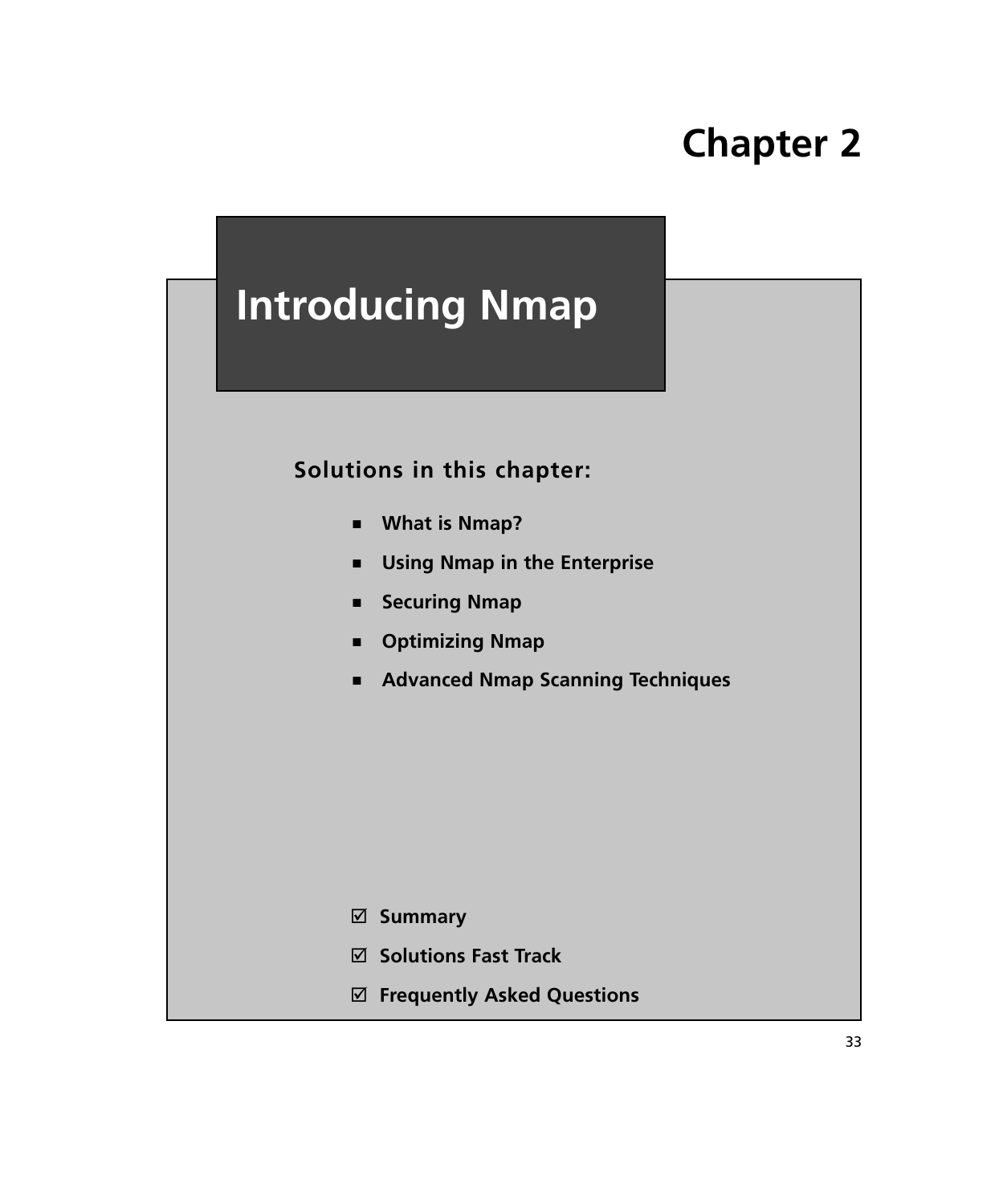## **Introduction**

In the first chapter, we learned about network scanning at a high level and discussed some of the different technologies and methodologies available to perform scans. Now we're going to start our deep dive into one of the most popular network scanning tools of all time, Nmap, which can be found at http://insecure.org/nmap/index.html. Having a background in IT audit, information security or even system administration will definitely help as you start to learn about this tool. However, the neat thing about Nmap is both the ease with which it can be installed and utilized, as well as how advanced you can get with the tool as you become more familiar with it and learn more about how it can meet your own scanning needs.

We'll properly introduce Nmap in this chapter, talking a bit about its history and some of the scanning ideas that the author, Fyodor, integrated into that first release. Ten short Internet-years have passed since the release of Nmap and we'll discuss how Nmap has evolved and where it continues to help us with current enterprise scanning needs. We'll dig into a section devoted to securing and optimizing. Finally, the chapter will close with information related to advanced Nmap scanning techniques. These are ways of not only setting up and running the scans in your environment but also for interpreting the feedback.

## **What is Nmap?**

Nmap, or Network Mapper, is a free, open source tool that is available under the GNU General Public License as published by the Free Software Foundation. It is most often used by network administrators and IT security professionals to scan enterprise networks, looking for live hosts, specific services, or specific operating systems. Part of the beauty of Nmap is its ability to create IP packets from scratch and send them out utilizing unique methodologies to perform the above-mentioned types of scans and more. In addition, Nmap comes with command-line or GUI functionality and is easily installed on everything from Unix and Windows to Mac OS X. Installation requirements are dependent on the Nmap version you are installing and consist mainly of network library dependencies specific to that version.

### History of Nmap

In the grand scheme of things, Nmap is a relative newcomer to the world at the tender young age of 10 years old. However, in Internet-parlance, Nmap is practically a great-grandfather. The application was originally released to the world in September of 1997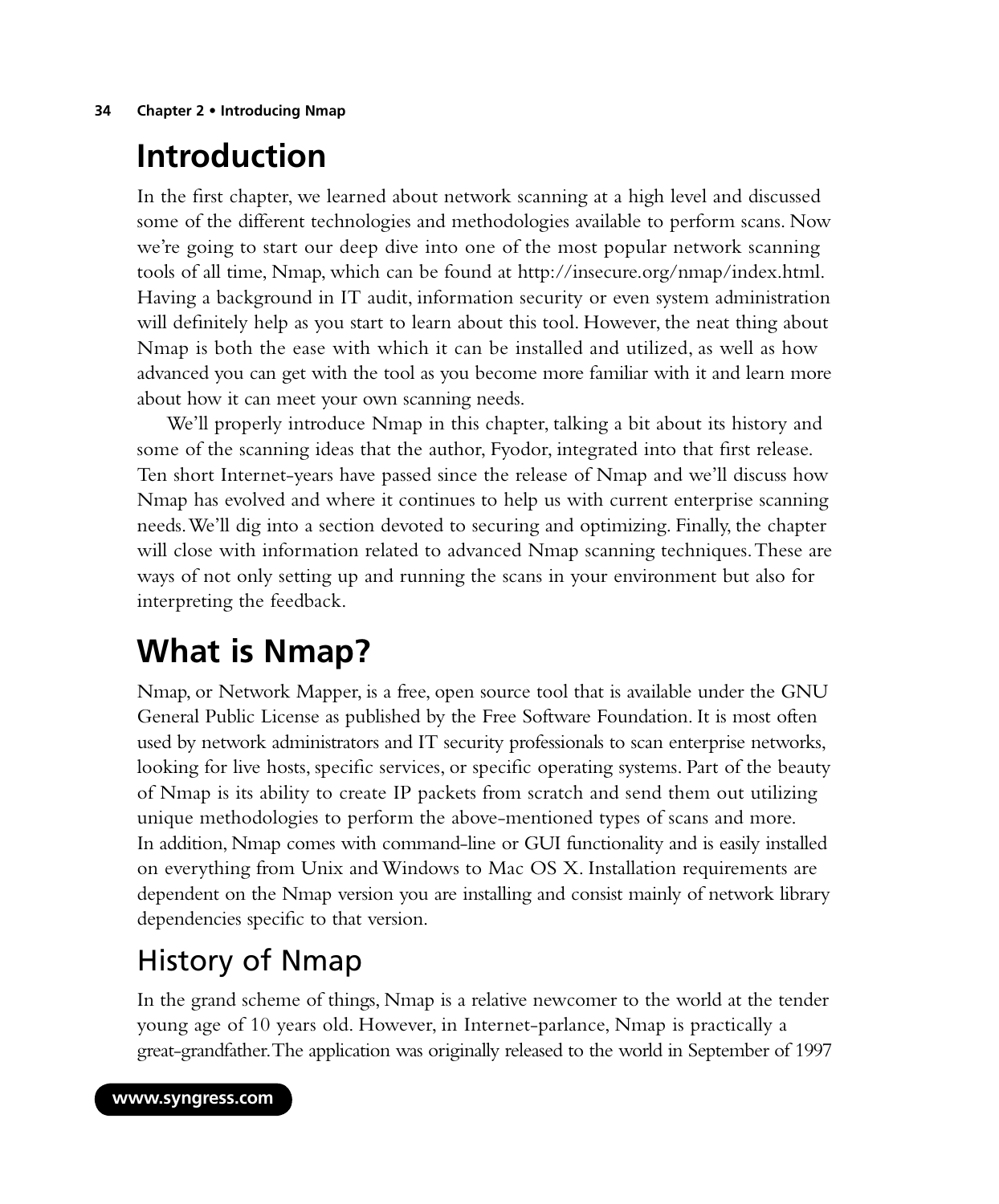via an article Fyodor posted in Phrack, www.phrack.org/issues.html?issue=51&id=11# article. His article included the entire source code for the application, including all his code comments, interesting variables, and error messages:

```
/* gawd, my next project will be in c++ so I don't have to deal with this crap...
simple linked list implementation */
   to:
struct in addr bullshit, bullshit2;
   and:
if (gethostname(myname, MAXHOSTNAMELEN) ||
!(myhostent = gethostbyname(myname)))
fatal("Your system is fucked up.\n");
   and:
if (portarray[i] > 1023) {
        fprintf(stderr, "Your ftp bounce server sucks, it won't let us feed bogus 
ports!\n");
      exit(1);
```
As Nmap gained followers and began drawing more and more interest, Fyodor was launched into geek fame, developer-style. The proof of Nmap's fame was enforced by the use of Fyodor's application in one of the most innovative movies of all times: *The Matrix*. In the sequel, *The Matrix Reloaded*, one of the main characters whips out a laptop, executes a perfect example of an Nmap port scan, and then proceeds to follow it up with an SSH-based exploit.

#### **Figure 2.1** Matrix Reloaded Nmap Scan Screenshot

| <u>igh</u><br>$h$ nctc $2 - ne$<br>nnan                                                                                                                                                                                                                                            |  |
|------------------------------------------------------------------------------------------------------------------------------------------------------------------------------------------------------------------------------------------------------------------------------------|--|
| [mobile] #                                                                                                                                                                                                                                                                         |  |
| 1 Starting nmap V. 2.54BETA25<br>1 Insufficient responses for TCP sequencing (3), OS detection may be less<br>3] accurate<br>34 Interesting ports on 10.2.2.2:<br>4 22/tcp open ssh<br>1 No exact OS natches for host<br>8 Nmap run completed -- 1 IP address (1 host up) scanneds |  |
| 8 # sshnuke 10.2.2.2 -rootpu="210N0101"<br>4 Connecting to 10.2.2.2:ssh  successful.<br>Of Attempting to exploit SSHv1 CRC32  successful.<br>Reseting root password to "210N0101".<br>e System open: Access Level <9><br># ssh 10.2.2.2 -1 root<br> root@10.2.2.2's password:      |  |
| Topr contract > disable grid nodes 21 - 48                                                                                                                                                                                                                                         |  |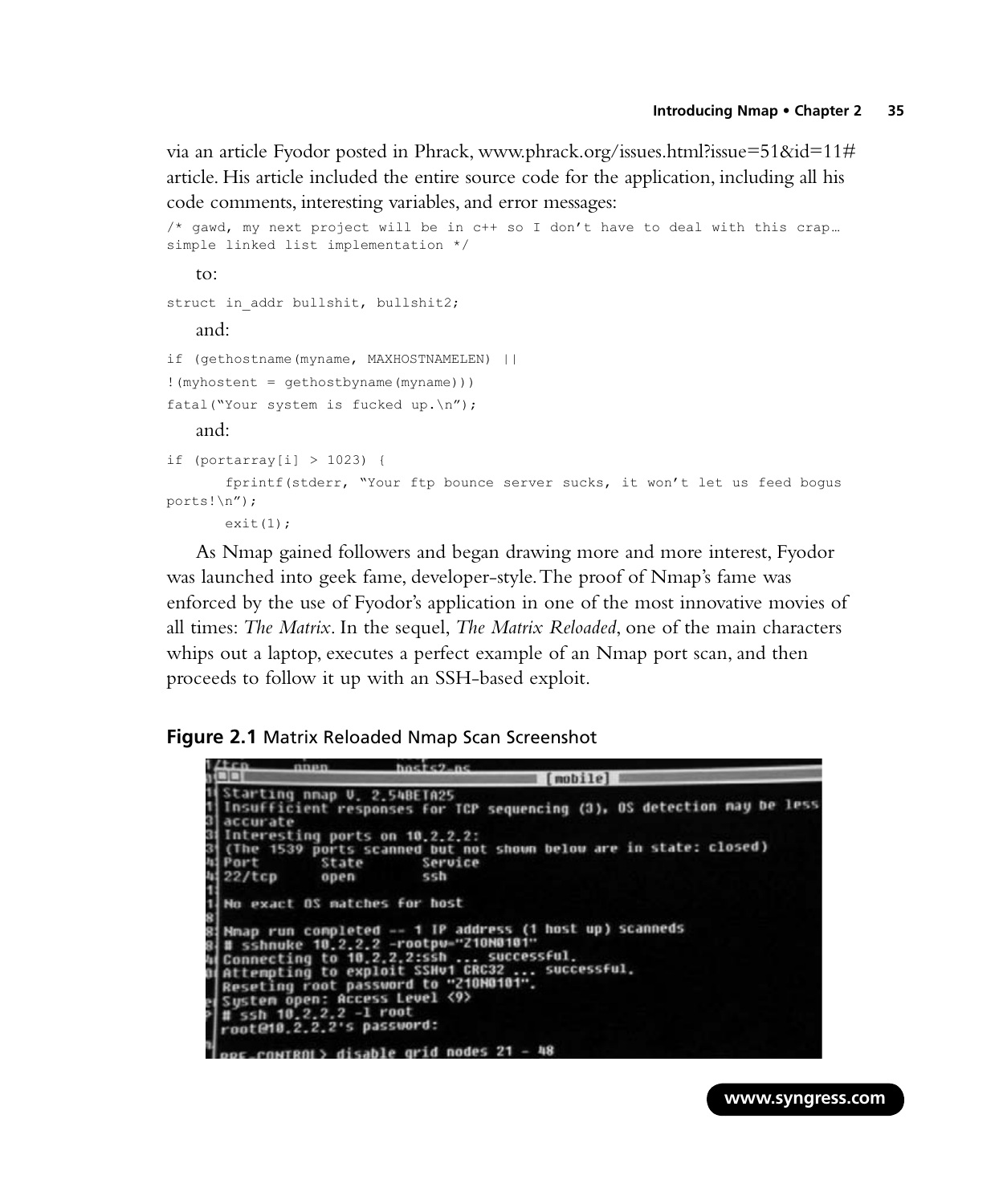#### **TIP**

In enterprise architecture, it is considered best practice to allow server administration via secure shell (SSH). Having an accessible SSH port was not actually the issue with the CityPower Grid server, in *The Matrix Reloaded*. Their big problem was having an outdated, vulnerable instance of SSH running on the server! Once Trinity (the main character who runs the attack) was inside the protected environment of the heavily-guarded datacenter, she was able to succeed in her attack due to a vulnerable version of SSH. If you look closely at Figure 2.1, you will see that first she runs Nmap to identify open ports on the server and the operating system type. The OS type is not discernible; however she finds one port open (SSH). Normally an attacker might attempt to utilize the Nmap service version scan, which was not present in the version 2.54 used above, against this open port to determine first-hand if the open service is running a vulnerable version or not. In Trinity's case, she goes straight to the sshnuke exploit and finds success. See, even in the movies, they know you should always stay on top of the latest security patches and application updates.

Nmap was created with thoughts of firewall subversion and has always been very good at staying abreast of network and operating systems updates that impact the scanning capabilities of the tool. Fyodor has actually come under verbal attack from many administrators for continuing to refine and include evasive measures in the application. In Nmap's defense, Fyodor's stance has always been in support of the administrator. In documentation and forum postings submitted by Fyodor, he describes the necessity for administrators to stay one step ahead of attackers. His opinion is that an attacker will find a way to scan your network, so why shouldn't you? As an example of trying to stay ahead of the challenges, halfway through 2004 Microsoft introduced certain changes to their XP operating system with Service Pack (SP) 2 that impacted the way raw sockets could be constructed. Since Nmap requires the ability to create and manipulate raw sockets to produce and send packets, this created a huge impact for the Windows XP version of the tool. Fyodor and developers working with him on Nmap reported on all the changes and then promptly began coding an XP SP2-specific release of Nmap in order to work around the constraints imposed by Microsoft. This type of response had been previously duplicated when Fyodor discovered that many IDS tools started creating signatures to detect Nmap scans based on timing and patterns utilized by the various scan types. In order to defeat this, he introduced new timing capabilities and types of scans, including the capability to fragment packets, spoof source addresses, and craft packet options.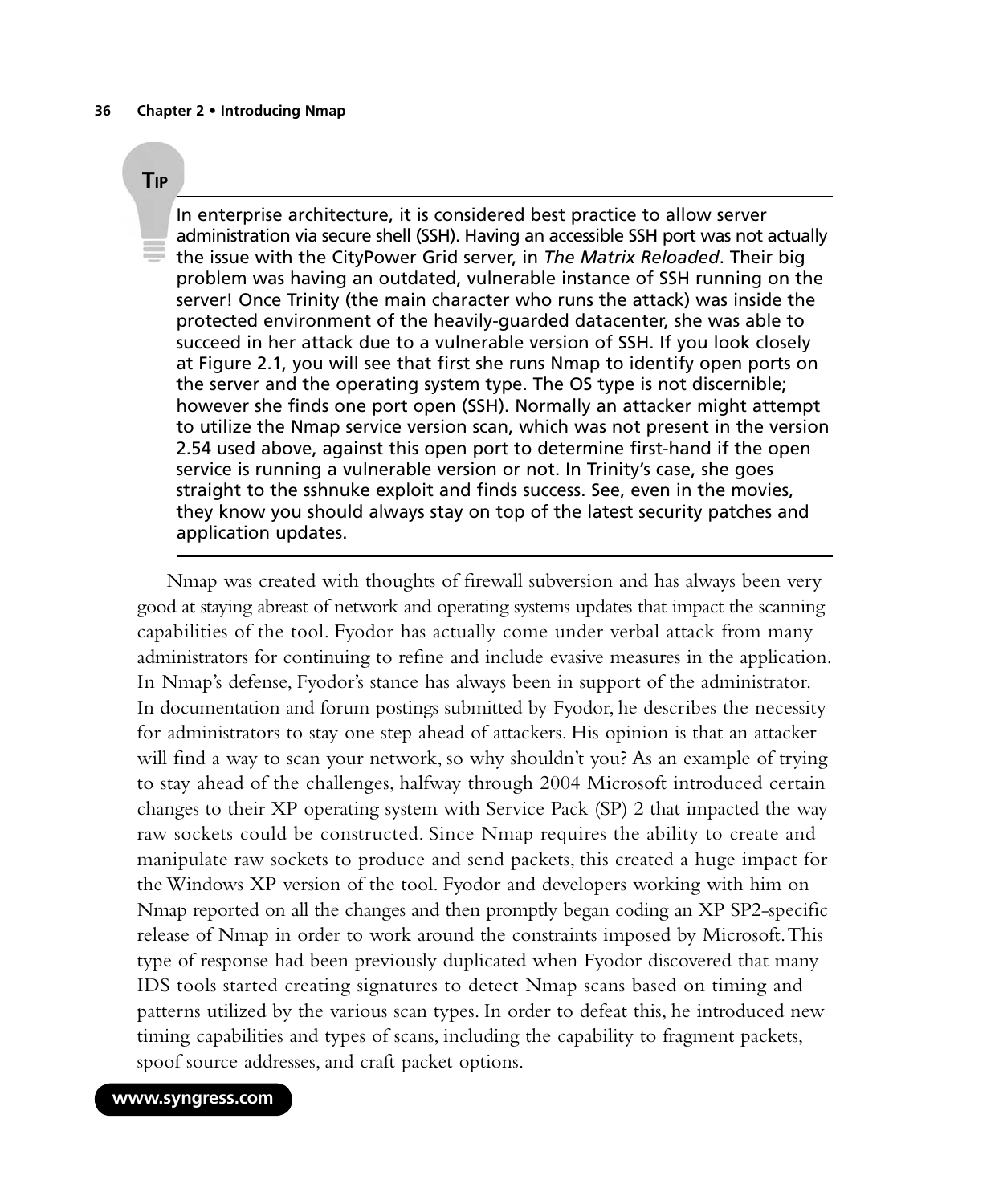### Nmap Features

Nmap is packed with features. It has the capacity to perform basic, bare-bones scans, such a simple ICMP pings to determine if hosts are up or down. It also has the means to command advanced scans containing a multitude of options and scanning across a huge spectrum of IP address space while logging to specific file types or systems. The reporting functionality also contains a myriad of options with available types from stdout (displayed to the screen), normal (which contains fewer runtime messages and warnings) to  $XML$ ,  $s$  <  $rIpt$  kIddi3, and a grepable format. We will cover many of these features and scan types throughout the book as we continue to discuss the application itself and various enterprise situations showcasing it.

### Notes from the Underground…

### **Script Kiddie Format**

At first glance, the script kiddie output format seems like a silly diversion for such a hard-working tool; however the developer responsible for integrating this output format, Peter Kosinar, did so with grander intentions of showcasing Nmap's output capabilities. As infrastructures' reliance on XML grew, output flexibility became a spotlight issue for many tools. Peter's "s|<rIpt kIddi3" output format was a showcase for demonstrating the new output power and potential of Nmap.

Here's a sample scan run with the script kiddie output option. This was posted to the forum by Fyodor when the output type was first introduced in January 2000:

```
amy# nmap -sS -oS - -0 -v vectra
$TartInG nmap V. 2.3B3tA14 bY fy0D0r@!n$ecure.org (www.ins3cuR3.0Rg/nmap/)
   !nt3r3$t|nG pOrtz On v3cTrA.yuma.nEt (192.168.0.5):
   P0rt $tate PrOtOc0L $3rv!c3
   13 Op3n tCp Dayt|m3
   21 0pen tcp ftp
   22 0pEn Tcp $SH
   23 open tcp tEln3t
   37 OpEn Tcp tim3
```
Continued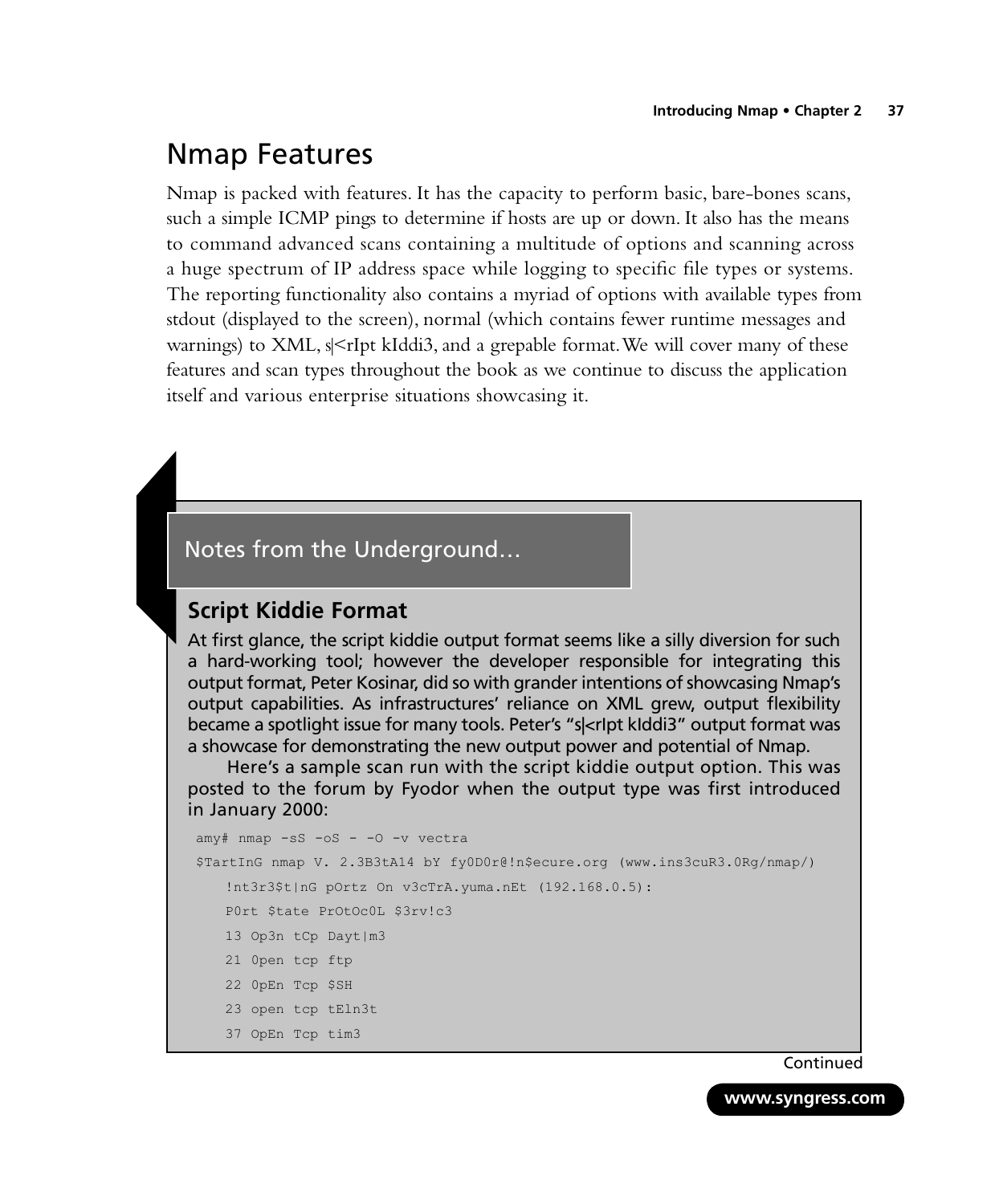```
79 op3N tcp f!ng3r
   111 0p3n TcP sunrpC
   113 Open tcp auTh
   513 0peN Tcp lOgIn
   514 OpEn tcp $h3ll
TcP S3QuEncE PReDiCtion: ClA$s=random p0$|TivE incr3m3nts
                          DIffIculty=24696 (WorthY Challeng3)
s3quEnce numb3rz: 61B825b7 61b83793 61B88114 61b8B073 61B90DB2 61BA306B
   R3m0t3 operAtInG sy$t3m gue$z: OpeNBSD 2.2 - 2.3
NMAP run c0mpleteD –- 1 IP adDR3ss (1 h0sT up) $CAnNed in 1 SEC0nd
   As you can see, you must be very "L33t" indeed to interpret this output.
```
### Nmap's User Interface

Traditionally, Nmap is utilized as a command-line driven, UNIX-based tool. This is the way it was originally written and since command-line based applications have an advantage when it comes to creating batch scripts, geeks have flocked to this version for years. The GUI versions of Nmap have seen a rise in popularity in recent years as federal regulations, international, state and local laws have created an urgency surrounding data security and more organizations have been forced to find a way to locate and track things like open ports and service types in their infrastructures. For folks newer to these security roles, using a GUI in front of the application is a comfortable way to gain understanding of how Nmap works and learn more advanced usage techniques. Another factor in pushing more techies to Nmap and GUI-based versions of Nmap was the rise in worm-based vulnerabilities, starting around 1999-2000. Finding infected machines on a network became a challenge. Nmap came to the rescue in the form of a solid tool, with a great reputation and the price of 'free'.

From the command-line, Nmap is executed by simply calling the name of the application (nmap or nmap.exe) and applying the appropriate parameters or switches. It is very helpful, especially for the new user or for advanced configuration, to have a copy of the help instructions close-by. These can be easily accessed from the command-line by typing nmap –h.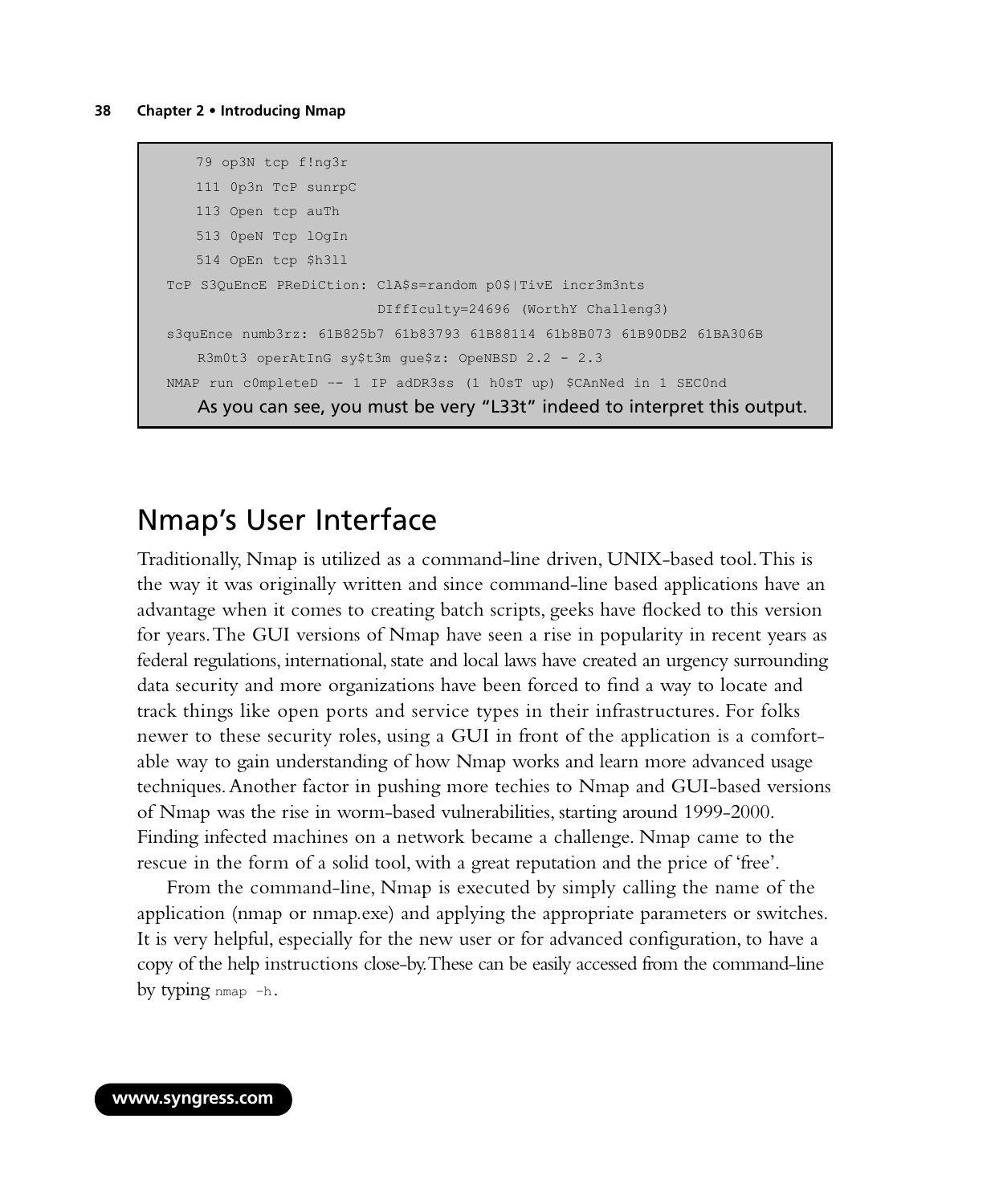Once you start investigating GUI renditions of the tool, you will find that historically there were a couple of different options depending on your platform type and which version of the tool you downloaded. There were versions maintained at the Insecure. org website (Nmapwin, NmapFE) and separate versions maintained by developers at other sites (like NmapNT). It was confusing at times to determine which version was the latest and greatest. Fortunately for us now, this has all been replaced with Zenmap. In November 2007, Insecure.org posted a Windows installer that includes a checkbox for installing the Zenmap front-end (see Figure 2.2).

| <b>Choose Components</b><br>Choose which features of Nmap you want to install. |                                                                                                             |                                                                                   |
|--------------------------------------------------------------------------------|-------------------------------------------------------------------------------------------------------------|-----------------------------------------------------------------------------------|
| install, Click Next to continue.                                               | Check the components you want to install and uncheck the components you don't want to                       |                                                                                   |
| Select components to install:                                                  | Nmap Core Files<br>Register Nmap Path<br>WinPcap 4.01<br>Network Performance Imp<br>√ Zenmap (GUI frontend) | Description<br>Position your mouse<br>over a component to<br>see its description. |
| Space required: 38.1MB                                                         | $\blacktriangleright$                                                                                       |                                                                                   |
| Nullsoft Install System v2.13                                                  |                                                                                                             |                                                                                   |

#### **Figure 2.2** Nmap Windows installer, Zenmap option screenshot

Once installed, a Zenmap icon appears on the desktop and when double-clicked, the user is presented with the ability to work with all Nmap configuration options and parameters (see Figure 2.3).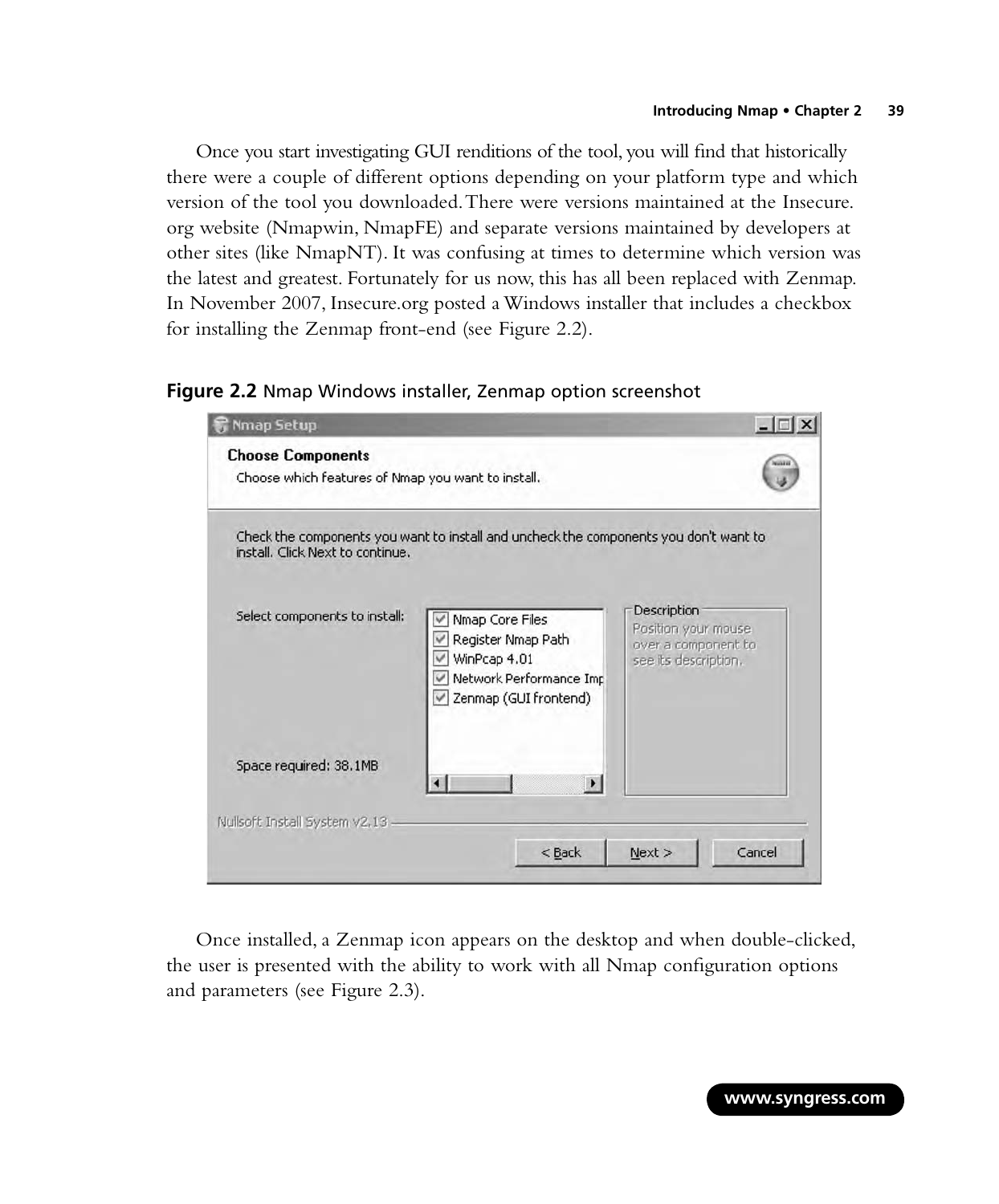|  |  |  | Figure 2.3 Nmap GUI-Zenmap screenshot |  |
|--|--|--|---------------------------------------|--|
|--|--|--|---------------------------------------|--|

| <b>Example</b><br>Scan Tools    | Profile<br>$\Phi_{\alpha}^{2}$                                                         | Help<br>$\rightarrow$                  |                           | A                                                         |                              | 0                                  | $ \Box$ $\times$                                                       |
|---------------------------------|----------------------------------------------------------------------------------------|----------------------------------------|---------------------------|-----------------------------------------------------------|------------------------------|------------------------------------|------------------------------------------------------------------------|
| New Scan<br>Target:<br>Command: | Command Wizard Save Scan Open Scan<br>Intense Scan on 192.168.100.4 X<br>192.168.100.4 | nmap -T Aggressive -A -v 192.168.100.4 |                           | $\overline{\phantom{0}}$<br>Profile:                      | Report a bug<br>Intense Scan | Help                               | Scan<br>$\blacktriangledown$                                           |
| Hosts                           | Services                                                                               |                                        |                           | Ports / Hosts   Nmap Output   Host Details   Scan Details |                              |                                    |                                                                        |
| $OS$ $\rightarrow$              | Host                                                                                   | $\blacktriangleleft$                   | Port 4                    | Protocol 4                                                | State 1                      | Service 1                          | Version                                                                |
| $\overline{\phantom{a}}$        | 192.168.100.4                                                                          | ◕<br>Ф<br>0<br>⋒                       | 135<br>139<br>445<br>2000 | tcp<br>tcp<br>tcp<br>tcp                                  | open<br>open<br>open<br>open | msrpc<br>netbios-ssn<br>tcpwrapped | Microsoft Windows RPC<br>microsoft-ds Microsoft Windows XP microsoft-d |
|                                 |                                                                                        |                                        |                           |                                                           |                              |                                    |                                                                        |

### **NOTE**

The Zenmap GUI was first included as part of the Windows Nmap development package 4.23RC2.

## Additional Nmap Resources

Like many of the popular open source applications that exist today, Nmap has a huge following from the developer community. Many developers have spent considerable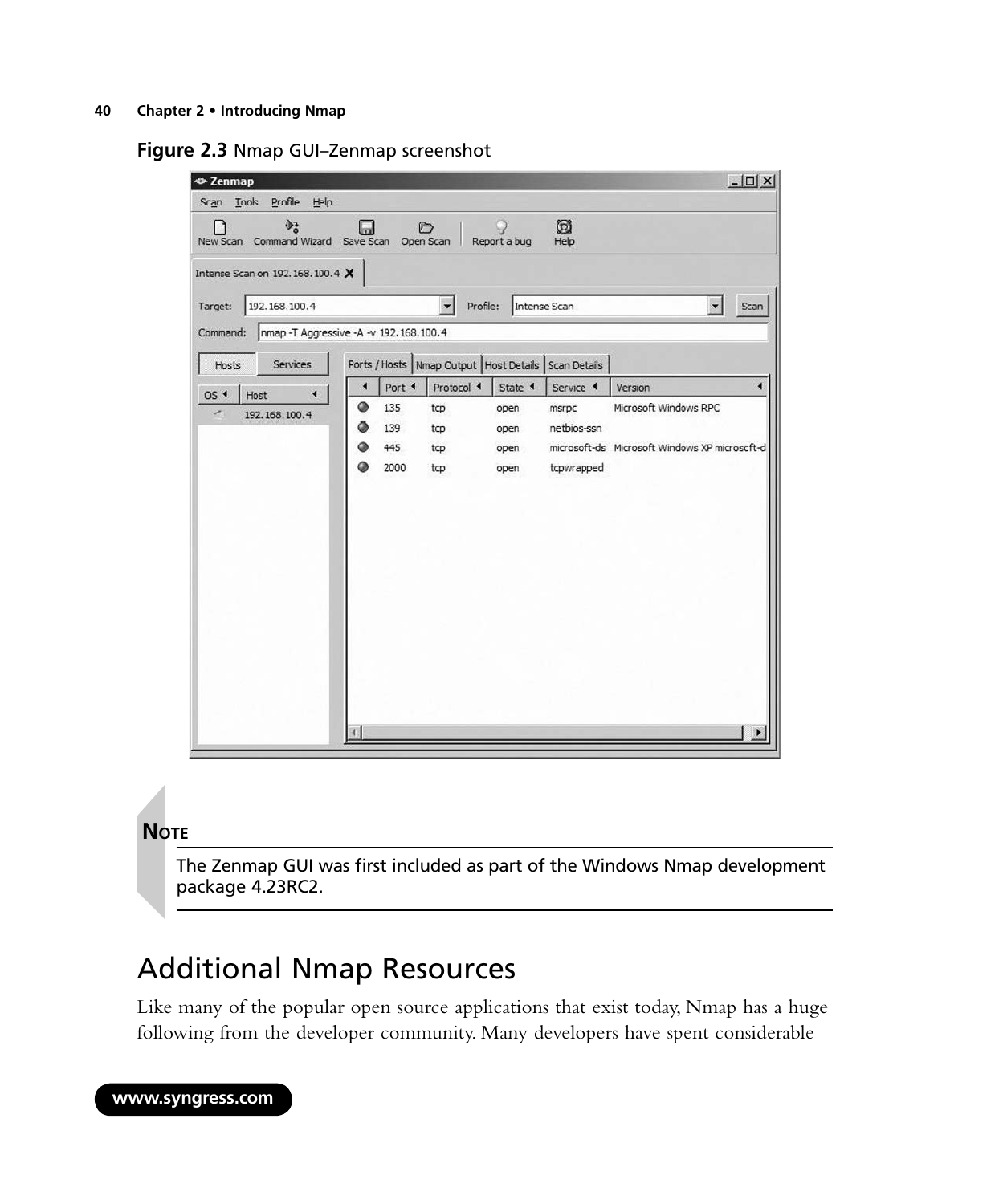time and effort to port Nmap to different platforms, integrate it into other pieces of software, and create new ways of working with it or create output from it. You can find an extensive list of these related projects on the insecure.org website at http:// insecure.org/nmap/projects.html. Here is a sampling of some of the additional tools and capabilities that have been designed:

- *Nmap Online* http://nmap-online.com/, is a web-based interface to Nmap, written and hosted by Matousec Security. This is a handy way to scan yourself and see what your computer looks like from the Internet side.
- *Nmap-CGI* is a web-based application for scanning your network with Nmap. It offers user management and privilege levels to control who can scan what.
- *Nmap::Scanner* performs Nmap scans programmatically using perl. It was written by Max Schubert  $\leq$ nmap@webwizarddesign.com>.
- *Nmap-Parser* is a perl module for parsing Nmap's XML output. It was created by Anthony Persaud  $\langle \text{apersaud}(\omega \rangle)$  =  $\langle \text{qemail.com} \rangle$ .
- *Cancerbero* is an Nmap-based port scan engine which automates regular scans, storing results in MySQL and generating alerts, change reports, etc. A web interface is provided for configuration and data mining.
- Jens Vogt has created a useful Windows frontend for Nmap called *NMapWin*. It offers many cool features, such as automatic service scheduling.
- *Nmap-Audit* is a perl script which automates port scans, running them in parallel and producing a report of differences between successive scans. It was written by Keith Resar <nmap-audit@heavyk.org>.
- *Inprotect* offers free (GPL) web front-end software for Nmap and Nessus, as well as certain services.
- Julio David Quintana has created a Web PHP front-end for Nmap called *nmapWebFE*.
- Alexandre Sagala has created a Qt/KDE front-end called *KNmap*.
- Ian Zepp <icszepp&at&islc.net> has created another excellent Nmap front end, this time with Qt along with KDE integration. It is called *kmap*.
- Joshua Grubman <jg@false.net> has created this extremely cool *Network Tool* which is a CGI form allowing you to conduct OS scans, traceroutes, and other tests on arbitrary machines. This is a great anti-spam resource!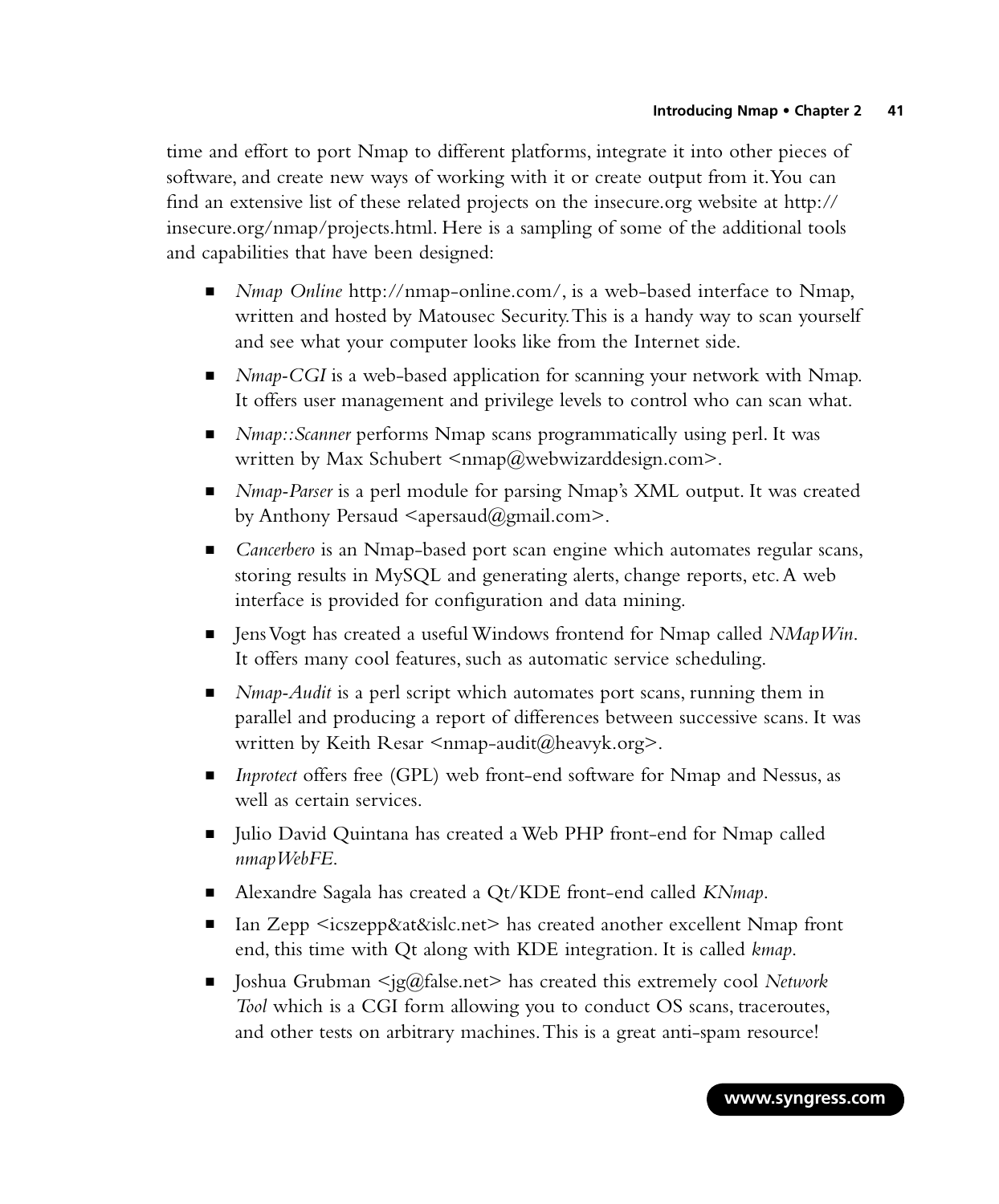- The *Zaurus Developer Community* has created an Nmap package for the Sharp Zaurus handheld!
- Dennis Webb has created *Qpenmapfe* A graphical (QTopia) frontend for Nmap on handhelds like the Sharp Zaurus or specially configured IPAQ.
- Chris Martin has created another ARM Nmap package for the Zaurus or Linux-equipped IPAQ. It is available at www.killefiz.de/zaurus/showdetail. php?app=340 and works with the front-end above.
- Joshua D. Abraham <jabra@ccs.neu.edu> has created *Pbnj*, a tool for running Nmap scans and diff'ing the results.
- Jay Freeman (saurik) (saurik@saurik.com) has created *Nmap*+*V* a patch that allows Nmap to capture version numbers for numerous services.
- *Remote nmap* (Rnmap) is a pair of client and server programs which allow for various authorized clients to run their port scans from a centralized server. It was written by Tuomo Makinen  $\leq$ tmakinen $\omega$ pp.htv.fi>.
- The *Alldas defacement mirror* uses Nmap for port scanning and OS detection of compromised hosts. Their defacement/announce lists are mirrored at seclists.org.
- $\blacksquare$  Nat <natritmeyer@mac.com> has created a Mac OS X frontend for Nmap known as *XNmap*.

Keep in mind that these projects are owned and maintained separately from the tools you will find on the insecure.org website, so your mileage may vary (YMMV) as you start to explore some of them. It is common to find open source offshoots that are no longer maintained or not maintained to the same high standards as the original piece of software. However, you will still often come across that rare gem that does exactly what you need.

## **Using Nmap in the Enterprise**

Nmap has achieved mass following from system administrators, security and network engineers, incident response teams, firewall administrators, penetration testers, desktop administrators, and domain administrators – the list goes on. Anyone who has ever had a job function that required locating a system, testing for an open port, determining what service might be running on a given port, or identifying a target's operating system has looked to Nmap to help fulfill these service needs. As any IT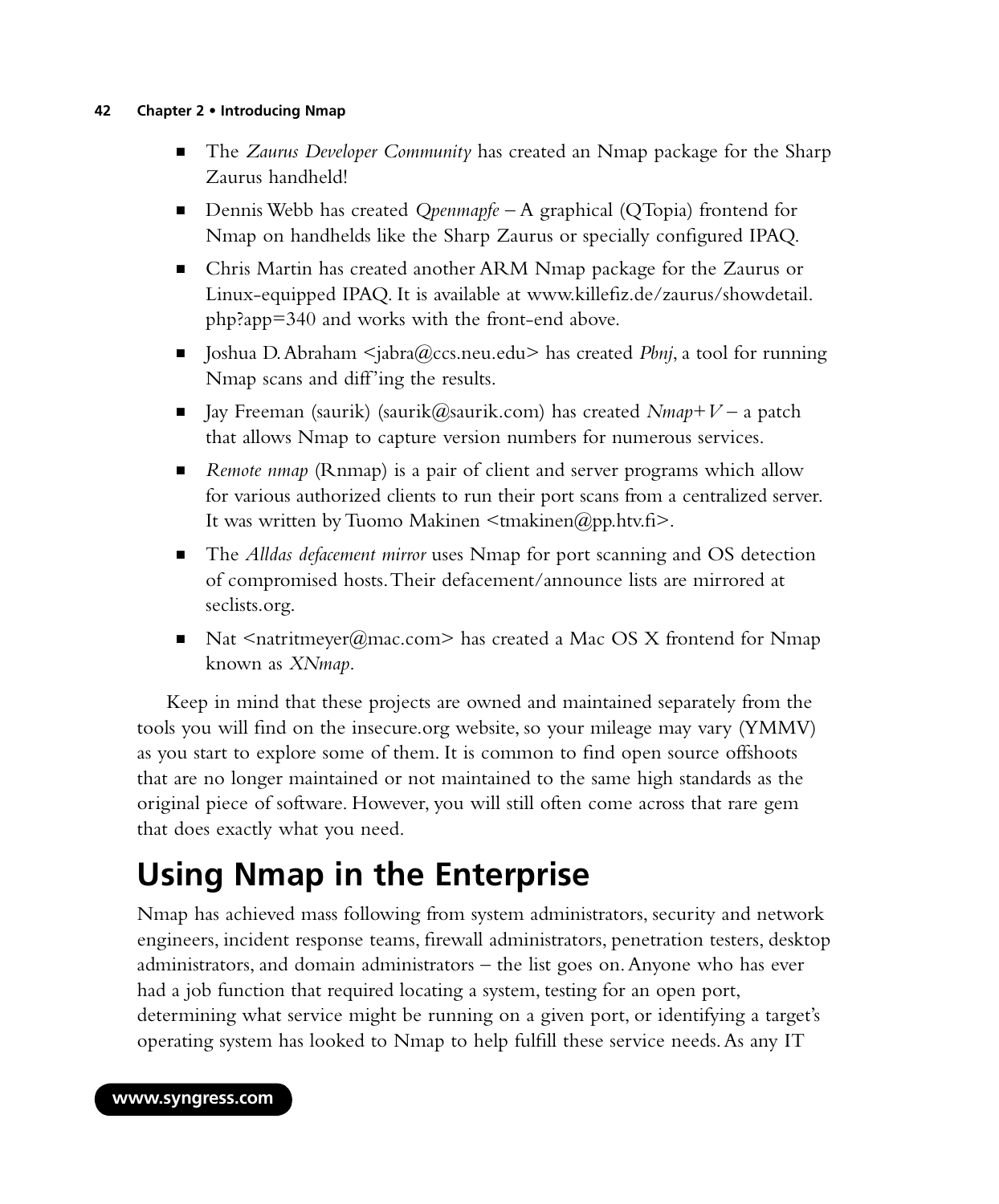professional can attest, the biggest hurdle to fixing a problem is how much money a particular fix might cost. Being able to utilize well-known, well-maintained, open source tools is a huge bonus for administrators and engineers. Some locations will have difficulties getting approval to use open source technology. Usually these organizations are interested in vendor support, maintenance agreements, and a sense of assurance about the security built into the software. The opposing side to these requirements is that well-supported open source software generally has very extensive testing and excellent ongoing maintenance. Additionally, it is easy to find large, very involved and very vocal user communities associated with these types of open source software. Wireshark, Snort, and Nessus are some other examples that spring to mind.

#### **TIP**

Nmap has a great forum for development information, bug reporting, and latest release info. You can find out more about it here: http://cgi.insecure.org/ mailman/listinfo/nmap-dev.

We'll be discussing different scenarios you might find in any given enterprise infrastructure, regardless of size, where Nmap capabilities might fit the bill. We'll talk about using Nmap when testing for policy compliance, for desktop and server inventory assistance, for security auditing purposes and finally for general system administration needs.

## Using Nmap for Compliance Testing

Testing for compliance can be one of the most important detective security controls you perform in a enterprise infrastructure. The purpose of compliance testing is to measure the critical components of the organization to the policies and controls that govern them. Normally this function falls to either an internal or external audit team. An internal team is generally comprised of employees of the organization and perhaps some long-term contractors, while an external team is often part of a managed services or consulting package. The audit team is responsible for conducting compliance testing against controls they have developed that are specific to meeting regulatory and legal requirements. These requirements vary based on the *type* of business your organization is in (the vertical market), in addition to *where* your organization is located or does business. International, state and local laws all come into play. It is the audit team's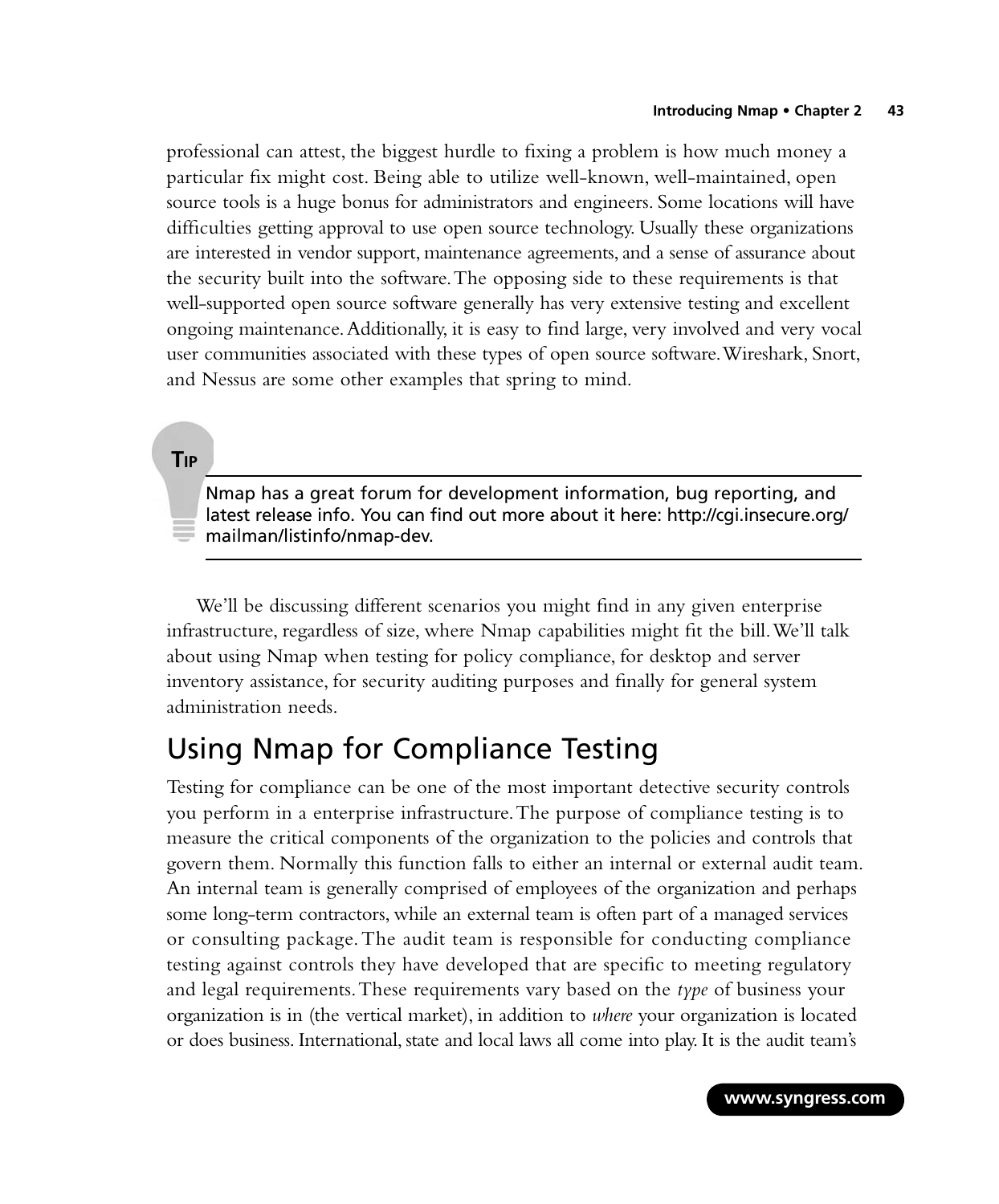responsibility to stay on top of the latest requirements and also to ensure that compliance testing is done in both an orderly and timely fashion. Much like designing and maintaining the policies themselves, compliance testing requires persistent and ongoing attention.

There are many different types of compliance testing where Nmap could be utilized as part of the solution. Some examples:

- Testing for open ports on the interfaces of a firewall.
- Performing scans across workstation IP address ranges to determine if any unauthorized networking applications are installed.
- Determining if the correct version of web service is installed in your De-Militarized Zone (DMZ).
- Locating systems with open file sharing ports.
- Locating unauthorized File Transfer Protocol (FTP) servers, printers or operating systems.
- Any number of needs specific to the controls written around your organization's policies.

Let's take the example of determining what version of web service is running on the server located in your DMZ. We'll pull out our trusty Nmap application and use the Version Scan, –sV, setting:

```
nmap –sV host.example.com
Starting Nmap 4.50 (http://insecure.org) at 2007-12-13 19:41 Central 
Standard Time
Interesting ports on host.example.com (192.168.10.10):
Not shown: 1686 closed ports
PORT STATE SERVICE VERSION
21/tcp open tcpwrapped
80/tcp open http Microsoft IIS webserver 5.0
135/tcp open msrpc Microsoft Windows RPC
443/tcp open https?
445/tcp open microsoft-ds Microsoft Windows 2000 microsoft-ds
1025/tcp open msrpc Microsoft Windows RPC
1027/tcp open msrpc Microsoft Windows RPC
1433/tcp open ms-sql-s?
2301/tcp open http Compaq Diagnostis httpd (CompaqHTTPServer 4.2)
3389/tcp open ms-term-serv?
49400/tcp open http Compaq Diagnostis httpd (CompaqHTTPServer 4.2)
Service Info: OS: Windows
```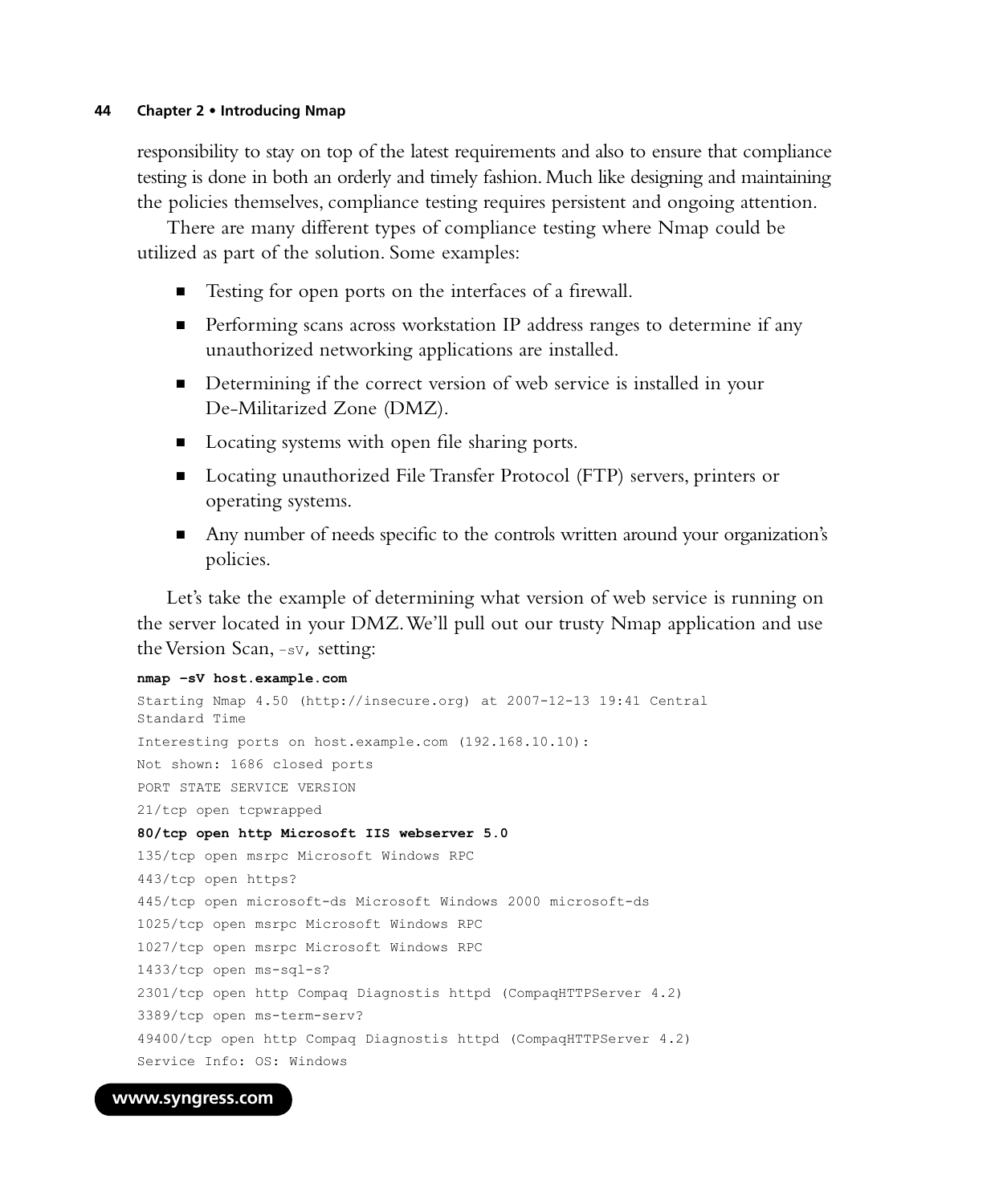In this example, we see that Nmap believes the server to be running Microsoft IIS 5.0. You can also see a lot of other port information that isn't really specific to our current question. We'll discuss how to narrow down our Nmap query in order to facilitate the scan. First though let's telnet to port 80 on the server and see if Nmap has given us the correct information.

```
telnet host.example.com 80
GET/HTTP/1.0
HTTP/1.1 200 OK
Server: Microsoft-IIS/5.0
Date: Wed, 13 Dec 2007 21:24:22 GMT
X-Powered-By: ASP.NET
X-AspNet-Version: 2.0.50727
Cache-Control: private
Content-Type: text/html; charset=utf-8
Content-Length: 9578
```
Keep in mind that it is very easy to mask this information at the server, but if you are checking organization owned assets for version compliance, most likely you have found an outdated system. Now, if you wanted to narrow down your Nmap scan to only check ports 80 and 443 (or any other ports you know your organization might be using for web-based applications), it is fairly easy to scan specific ports with the  $-p$ command.

### **WARNING**

This is common sense for most IT people, but as a word of caution: Always make sure you have appropriate *documented* permission from the organization to scan and that you have the appropriate network access. Jobs have been lost because organization have been caught unaware and labeled scanning as "rogue" when appropriate permissions were not in place.

The most important point to keep in mind when scanning for policy compliance is that you should have an established set of controls that map back to and describe the particular piece of policy you are checking. As an example, let's say your organization has a policy mandating the usage of AV (anti-virus) software on all desktops. Depending on the type of anti-virus application that is deployed, you might find that you have an open port on each system running the AV client. By creating a control that describes this port and the fact that it should be present on systems in your Desktop VLANs, you can then utilize Nmap to locate active systems and subsequently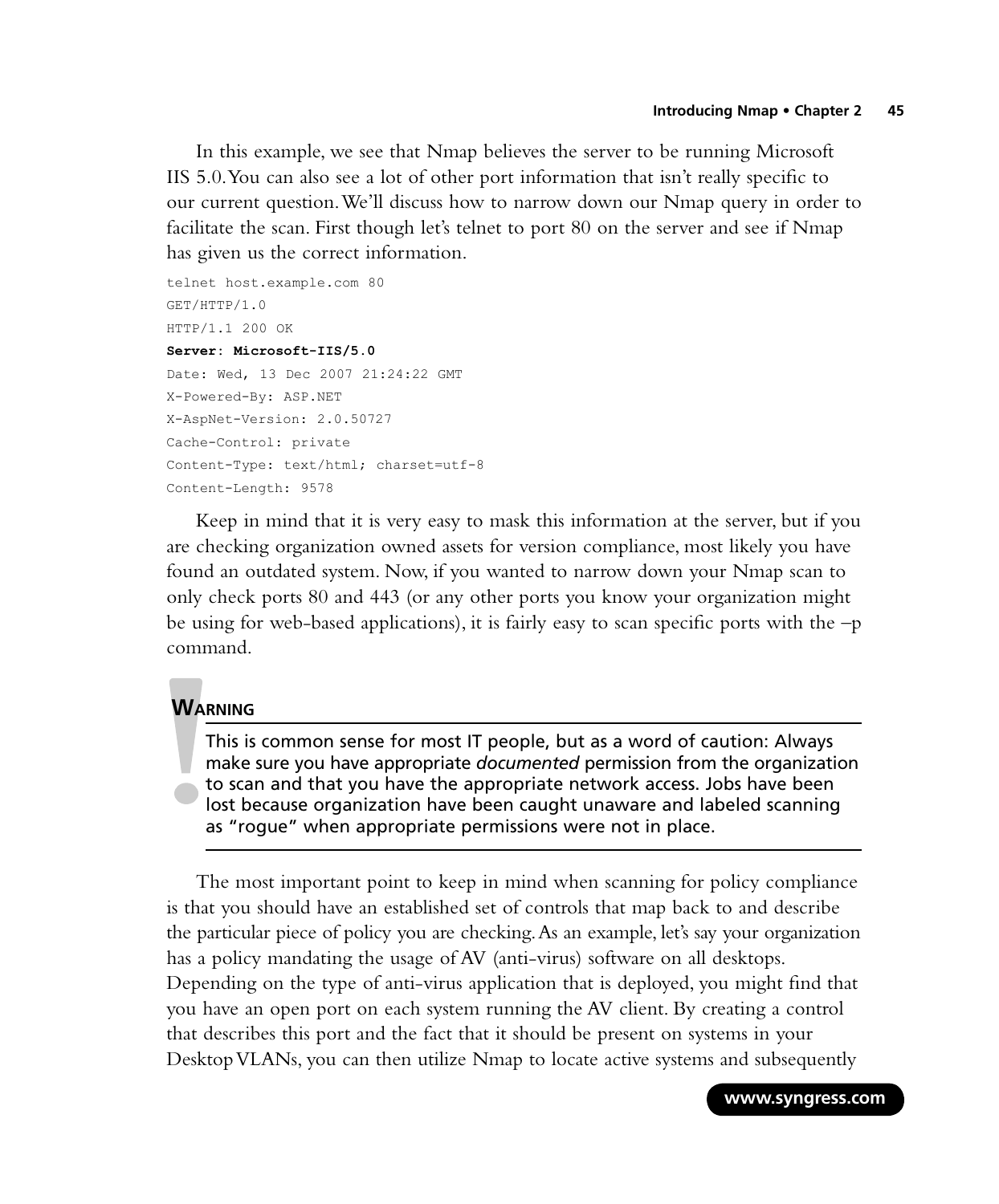query for this specific port. The beauty of Nmap and its various output capabilities is that you can script this entire process and end up with a small report of online systems having this AV port. One thing to keep in mind (and this goes for any discovery process) is that an end-user's workstation could make it onto the "has AV installed" list and *not* be running the AV client. This happens when users inadvertently or purposely reassign ports to other networked applications. This author once came across the elite port of 31337 (default port for the Back Orifice Trojan) during a scheduled port scan of a small intranet and then discovered that a programmer was beta-testing a new application and had chosen this port because it was "fun to use infamous ports"! Needless to say, the programmer was asked to change the default port setting of the application.

## Using Nmap for Inventory and Asset Management

There are many commercial applications designed to track assets, manage inventory counts, relay information about installed services, and monitor system uptime. Luckily for non-commercial application owners, this is another area where Nmap's ease of use pays off with succinct results. In a matter of minutes, an administrator can generate a scan request for a range of IP addresses, an entire subnet, or even re-scan pre-identified systems. The options for identifying services and Operating System (OS) type come in handy when you are trying to identify existing desktops or servers in the infrastructure.

Let's assume you have been tasked with identifying any outdated OS in your network. Step one is to use Nmap to identify *up* systems. This will help us narrow down the number of IP addresses that we have to scan more in-depth. Step two is to use Nmap to query those systems to determine what OS is installed. We'll do this in an Nmap 2-step process first to get used to the idea:

```
nmap –n -sP 10.0.0.1-10 (ok, it's a small network)
Starting Nmap 4.50 (http://insecure.org) at 2007-12-13 19:52 Central Standard Time
Host 10.0.0.1 appears to be up.
MAC Address: 00:0F:B5:6C:DE:E0 (Netgear)
Host 10.0.0.2 appears to be up.
MAC Address: 00:02:E3:13:36:4B (Lite-on Communications)
Host 10.0.0.3 appears to be up.
MAC Address: 00:19:C5:D5:70:EA (Unknown)
Host 10.0.0.4 appears to be up.
Host 10.0.0.5 appears to be up.
MAC Address: 00:14:A5:13:17:75 (Gemtek Technology Co.)
```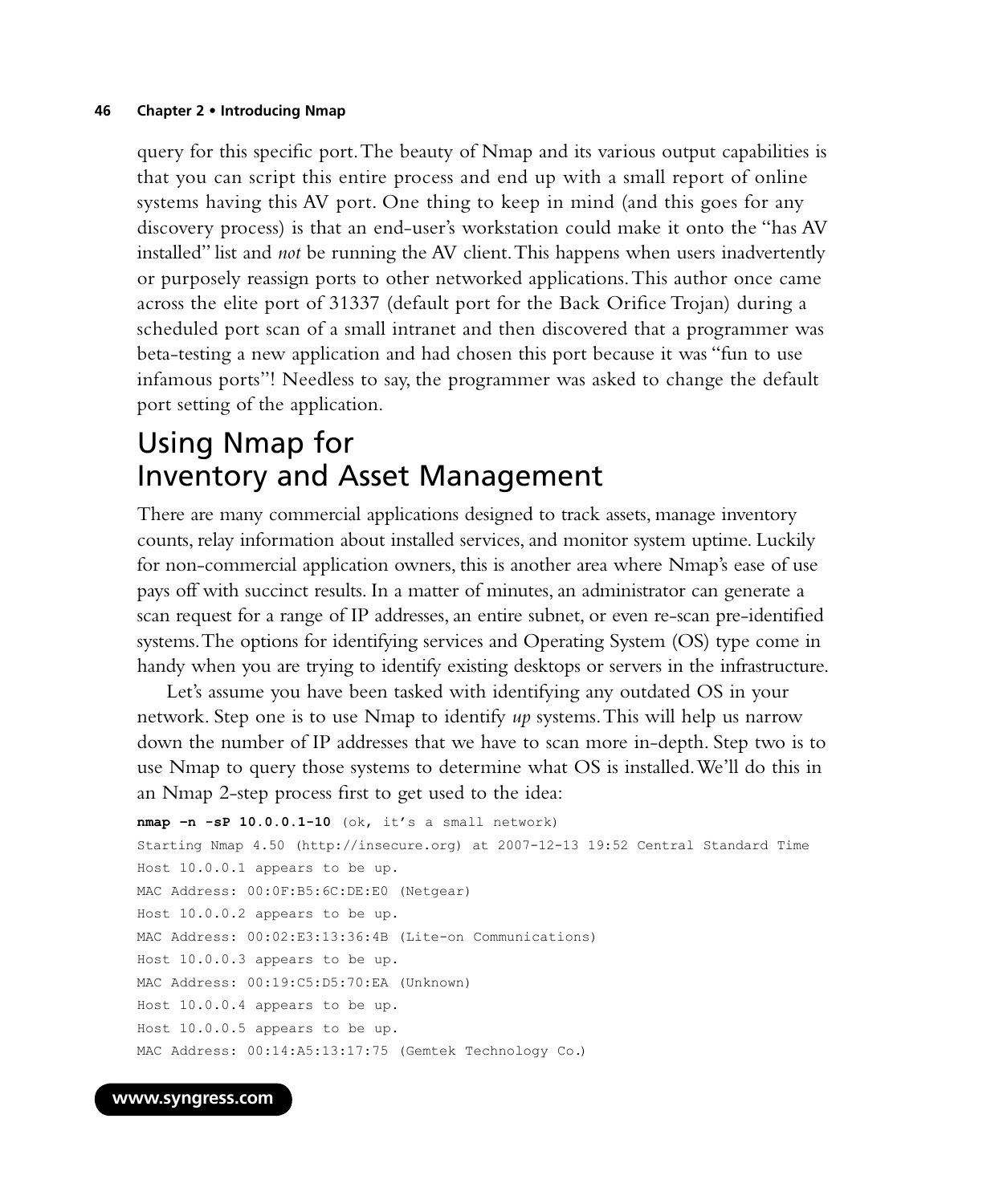```
Host 10.0.0.6 appears to be up.
MAC Address: 00:10:A4:7C:22:AF (Xircom)
Host 10.0.0.7 appears to be up.
MAC Address: 00:0C:29:E9:43:0A (VMware)
Nmap finished: 10 IP addresses (7 hosts up) scanned in 1.000 seconds
```
Here we utilized the  $-\text{SP}$  parameter to perform a ping scan and determine which hosts are up on this small ten host network. We also used the –n option to disable DNS lookups of the IP addresses. This is a common practice to help speed up the performance of the network mapping scan (although Nmap is extremely efficient, even when performing DNS lookups). Notice that the 10.0.0.4 host did not report a MAC address. This is because the scan was performed from this system.

Now let's use the  $-\infty$  parameter to write our results to a *normal* output file, to try and make it easier to perform step two:

nmap -n -oN up-systems -sP 10.0.0.1-10

If we open the *up-systems* file in Wordpad (or whatever your text viewer of choice might be), we find the following (see Figure 2.4):

```
Figure 2.4 –oN Results of Nmap –sP Scan
```

| Up-systems.txt - WordPad                                                                                   | $ \Box$ $\times$ |
|------------------------------------------------------------------------------------------------------------|------------------|
| File Edit View Insert Format Help                                                                          |                  |
| 自め風<br>$ \mathcal{B} $ $\mathcal{B} $ $\mathcal{B} $ $\mathcal{B} $<br>8 电                                 |                  |
| # Nmap 4.50 scan initiated Thur Dec 13 20:31:10 2007 as: nmap -n -oN up-systems -sP 10.0.0.1-10            |                  |
| Host 10.0.0.1 appears to be up.                                                                            |                  |
| MAC Address: OO:OF:B5:6C:AB:E4 (Netgear)                                                                   |                  |
| Host 10.0.0.2 appears to be up.                                                                            |                  |
| MAC Address: 00:02:E3:13:47:6B (Lite-on Communications)                                                    |                  |
| Host 10.0.0.3 appears to be up.                                                                            |                  |
| MAC Address: 00:19:C5:D5:68:EO (Unknown)                                                                   |                  |
| Host 10.0.0.4 appears to be up.                                                                            |                  |
| Host 10.0.0.5 appears to be up.                                                                            |                  |
| MAC Address: 00:14:A5:13:23:46 (Gemtek Technology Co.)                                                     |                  |
| Host 10.0.0.6 appears to be up.                                                                            |                  |
| MAC Address: 00:10:A4:7C:33:DF (Xircom)                                                                    |                  |
| Host 10.0.0.7 appears to be up.                                                                            |                  |
| MAC Address: 00:0C:29:E9:59:DE (VMware)                                                                    |                  |
| # Nmap run completed at Thur Dec 13 20:31:11 2007 -- 10 IP addresses (7 hosts up) scanned in 0.547 seconds |                  |
|                                                                                                            |                  |
|                                                                                                            |                  |
| For Help, press F1                                                                                         | NHM              |

While this is a great format for viewing the results off-line or at a later point in time, this does not easily lend itself to our step two. In order to submit a list of online hosts to Nmap, we need to have just a listing of hosts without any extraneous information. If you try to submit this list, Nmap will complain that it is unable to determine what the hosts are:

nmap -sV -iL up-systems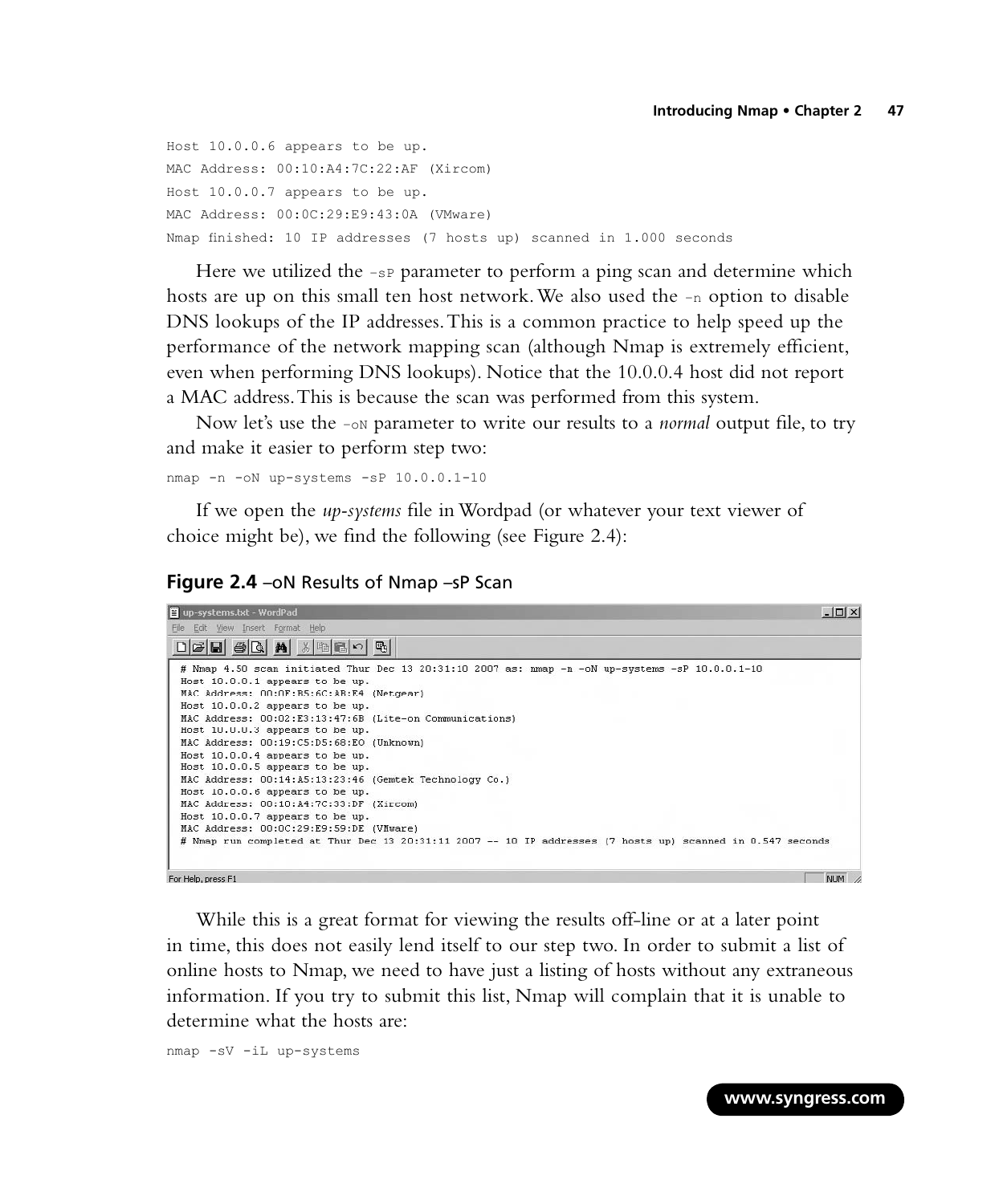```
Starting Nmap 4.50 (http://insecure.org) at 2007-12-13 20:47 Central Standard Time
Invalid target host specification: #
QUITTING!
```
What we need is a nice, well-ordered list that we can work with for our step two submission to Nmap. Let's try a different output option to see what impact it has. In this example, we'll use the  $-\infty$  or 'grepable' format. This format has been deprecated but is still very popular for this very reason: It is simple to create a file that can later be searched and manipulated.

nmap -sP -oG up-systems2 10.0.0.1-10

This produces a report with output that is very easy to read:

```
# Nmap 4.50 scan initiated Thur Dec 13 22:03:28 2007 as: nmap -sP -oG 
up-systems2 10.0.0.1-10
Host: 10.0.0.1 () Status: Up
Host: 10.0.0.2 () Status: Up
Host: 10.0.0.3 () Status: Up
Host: 10.0.0.4 () Status: Up
Host: 10.0.0.5 () Status: Up
Host: 10.0.0.6 () Status: Up
Host: 10.0.0.7 () Status: Up
# Nmap run completed at Thur Dec 13 22:03:29 2007 –- 10 IP addresses 
(7 hosts up) scanned in 0.922 seconds
```
At this point, we can simply delete the top and bottom status lines and then use a combination of *cut* and *tr* to cull the IP addresses from our resulting file and create a new file of only active IP addresses that can be fed into Nmap for our OS scan. As an example for this file, we can use *cut* to create a list with only our active IP addresses in it (see Figure 2.5).

cut -b7-15 up-systems2 > IPs-only

#### **Figure 2.5** Resulting List of Active IP addresses only



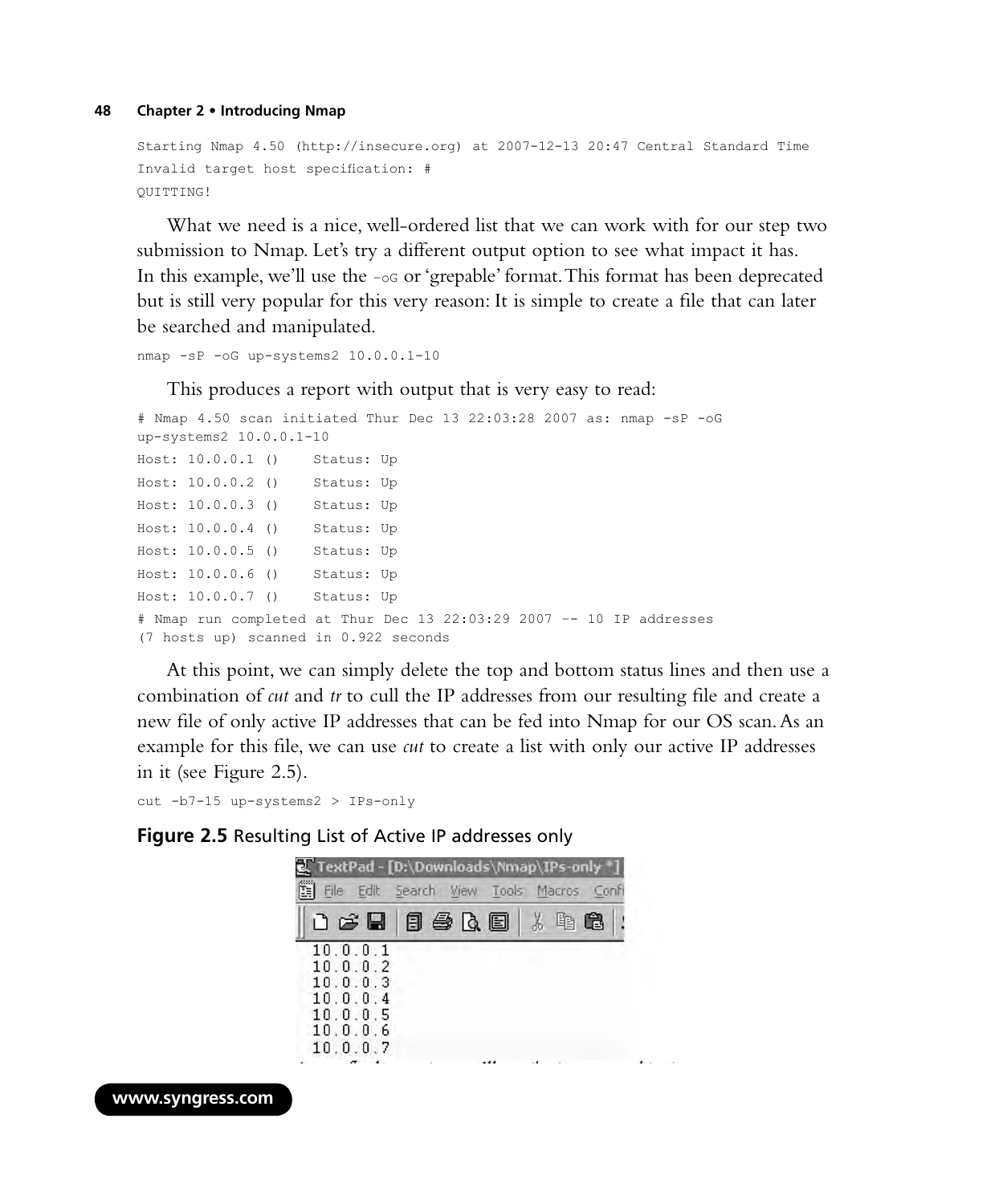As our final prep step, we'll use the *tr* command to delete the carriage returns and prep our IP address list so that it is ready to be fed into our Nmap OS scan:

```
tr -d \iotar' < IPs-only > Nmap-ready IPs
```
If you take a peek into the *Nmap-ready\_IPs* file, you will see the IP addresses are all on one line, each separated by a space. It's not very easy to manually read, but this is the perfect format for Nmap:

```
10.0.0.1 10.0.0.2 10.0.0.3 10.0.0.4 10.0.0.5 10.0.0.6 10.0.0.7
```
As another alternative, this single command line will create a CR delimited list of IP addresses that Nmap can use as an input file:

```
cat up-systems2 | grep Host | awk '{print $2}' > Nmap-ready IPs
```
Now we are ready for our second Nmap step: Let's run this *Nmap-ready\_IPs* file as an input file to an Nmap  $-A$  scan to detect service and OS versions of these live hosts. We'll output the data to a file named *OS-Svc-info* and then peek into the contents of the resulting file (edited for length) to get our OS info:

```
Nmap –A –iL Nmap-ready_IPs > OS-Svc-info
Starting Nmap 4.50 (http://insecure.org) at 2007-12-13 23:48 Central 
Standard Time
Insufficient responses for TCP sequencing (1), OS detection may be less accurate
Interesting ports on 10.0.0.1:
Not shown: 1694 filtered ports
PORT STATE SERVICE VERSION
23/tcp open telnet?
80/tcp open tcpwrapped
1723/tcp closed pptp
MAC Address: 00:0F:B5:6C:AB:E4 (Netgear)
Device type: remote management|firewall|media device
Running: Compaq embedded, Enterasys embedded, Phillips embedded
OS details: Compaq Inside Management Board, Enterasys XSR-1805 Security Route, 
Phillips ReplayTV 5000 DVR
Network Distance: 1 hop
<Author's Note: This host is a Netgear 54Mps Wireless Router WGR614 v5>
Interesting ports on 10.0.0.2:
Not shown: 1694 closed ports
PORT STATE SERVICE VERSION
135/tcp open msrpc Microsoft Windows RPC
139/tcp open netbios-ssn
1026/tcp open mstask Microsoft mstask (task server - c:\winnt\system32\Mstask.exe)
MAC Address: 00:02:E3:13:47:6B (Lite-on Communications)
```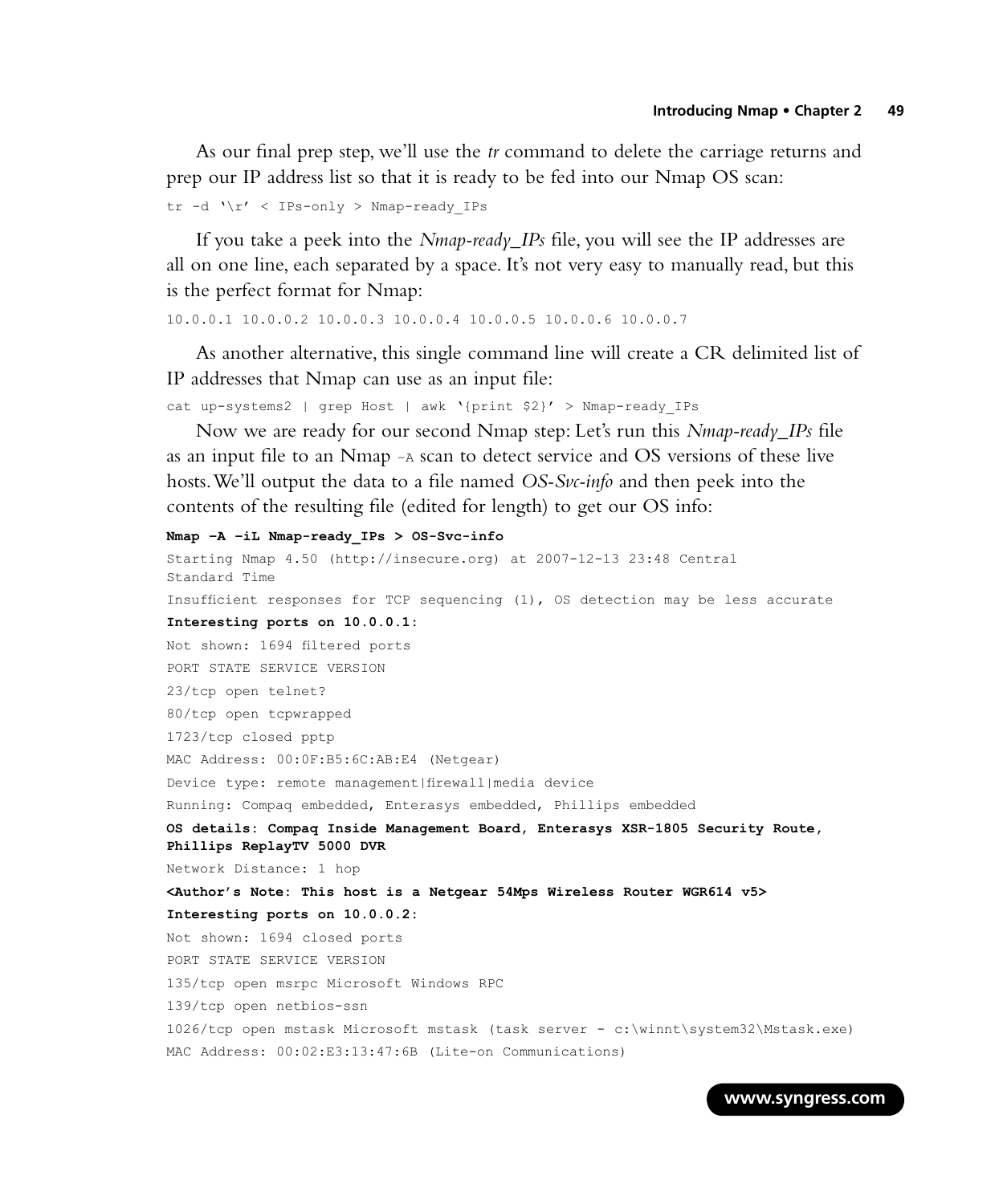Device type: general purpose|firewall|VoIP adapter|specialized **Running (JUST GUESSING) : Microsoft Windows NT/2K/XP|95/98/ME|2003/.NET|PocketPC/ CE (97%), NetBSD (92%), IBM OS/400 V5 (92%), Secure Computing embedded (92%), Cisco embedded (91%), Ixia embedded (90%), Apple Mac OS X 10.2.X (90%) Aggressive OS guesses: Microsoft Windows 2000 Professional SP2 (97%), Microsoft Windows XP Pro SP1/SP2 or 2000 SP4 (95%), Microsoft Windows Millennium Edition (Me), Windows 2000 Professional or Advanced Server, or Windows XP (94%), Microsoft Windows 2003 Server or XP SP2 (93%), Microsoft Windows 2000 Professional RC1 or Windows 2000 Advanced Server Beta3 (93%), Microsoft Windows 2003 Server Enterprise Edition (93%), NetBSD 1.6.2 (alpha) (92%), IBM AS/400 running OS/400 5.1 (92%), Microsoft Windows NT 3.51 SP5, NT 4.0 or 95/98/98SE (92%), Secure Computing Sidewinder firewall 5.2.1.06 (92%)** No exact OS matches for host (test conditions non-ideal). Network Distance: 1 hop Service Info: OS: Windows **<Author's Note: This host is running Windows 2000, SP4> Warning: OS detection for 10.0.0.3 will be MUCH less reliable because we did not find at least 1 open and 1 closed TCP port** All 1697 scanned ports on 10.0.0.3 are closed MAC Address: 00:19:C5:D5:68:EO (Unknown) Device type: general purpose Running: NetBSD **OS details: NetBSD 4.99.4 (x86)** Network Distance: 1 hop **<Author's Note: This is actually a Playstation 3, v. 2.01 on a wireless connection> Skipping SYN Stealth Scan against 10.0.0.4 because Windows does not support scanning your own machine (localhost) this way.** Skipping OS Scan against 10.0.0.4 because it doesn't work against your own machine (localhost) All 0 scanned ports on 10.0.0.4 are Insufficient responses for TCP sequencing (0), OS detection may be less accurate **<Author's Note: This is my scanning system and it is a Windows XP SP2 box> Interesting ports on 10.0.0.5:** Not shown: 1695 closed ports PORT STATE SERVICE VERSION 135/tcp open msrpc? 912/tcp open ftp vsftpd or WU-FTPD MAC Address: 00:14:A5:13:23:46 (Gemtek Technology Co.) **Too many fingerprints match this host to give specific OS details** Network Distance: 1 hop **<Author's Note: This host is running XP SP2 and connecting wirelessly using an internal Broadcom 802.11b/g WLAN adapter>**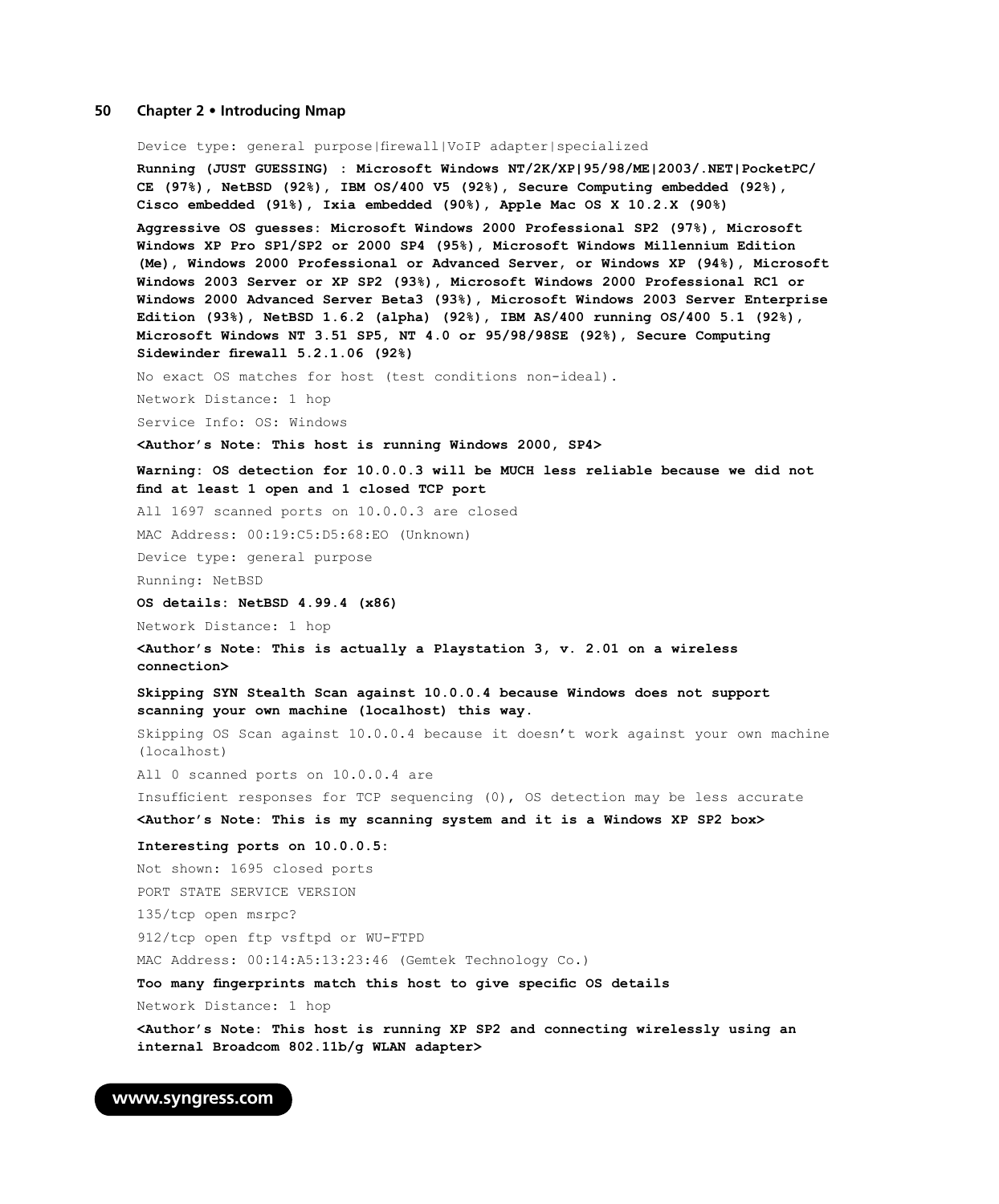```
Interesting ports on 10.0.0.6:
```
Not shown: 1693 closed ports PORT STATE SERVICE VERSION 135/tcp open msrpc? 139/tcp open netbios-ssn 445/tcp open microsoft-ds Microsoft Windows XP microsoft-ds 1025/tcp open NFS-or-IIS? MAC Address: 00:10:A4:7C:33:DF (Xircom) Device type: general purpose|firewall|VoIP adapter|specialized **Running (JUST GUESSING) : Microsoft Windows NT/2K/XP|95/98/ME|2003/.NET|PocketPC/ CE (97%), NetBSD (92%), IBM OS/400 V5 (92%), Secure Computing embedded (92%), Cisco embedded (91%), Ixia embedded (90%), Apple Mac OS X 10.2.X (90%) Aggressive OS guesses: Microsoft Windows 2000 Professional SP2 (97%), Microsoft Windows XP Pro SP1/SP2 or 2000 SP4 (95%), Microsoft Windows Millennium Edition (Me), Windows 2000 Professional or Advanced Server, or Windows XP (94%), Microsoft Windows 2003 Server or XP SP2 (93%), Microsoft Windows 2000 Professional RC1 or Windows 2000 Advanced Server Beta3 (93%), Microsoft Windows 2003 Server Enterprise Edition (93%), NetBSD 1.6.2 (alpha) (92%), IBM AS/400 running OS/400 5.1 (92%), Microsoft Windows NT 3.51 SP5, NT 4.0 or 95/98/98SE (92%), Secure Computing Sidewinder firewall 5.2.1.06 (92%)** No exact OS matches for host (test conditions non-ideal). Network Distance: 1 hop Service Info: OS: Windows **<Author's Note: This is another Windows 2000 SP4 system> Interesting ports on 10.0.0.7:** Not shown: 1694 closed ports PORT STATE SERVICE VERSION 22/tcp open tcpwrapped 111/tcp open rpcbind? 631/tcp open ipp? MAC Address: 00:0C:29:E9:59:DE (VMware) Device type: general purpose Running: Linux 2.4.X **OS details: Linux 2.4.22-ck2 (x86) w/grsecurity.org and HZ=1000 patches** Network Distance: 1 hop **<Author's Note: This is a Vmware box running SuSe Linux 10.0 with a 2.6.13-15kernel>**  OS and Service detection performed. Please report any incorrect results at http:// insecure.org/nmap/submit/. Nmap finished: 6 IP addresses (6 hosts up) scanned in 223.859 seconds

Now you are probably saying "That definitely was not a quick, easy method" and since our test environment is really just a small, home network, this really is overkill. However, once you start scanning class C and larger networks, it is often very handy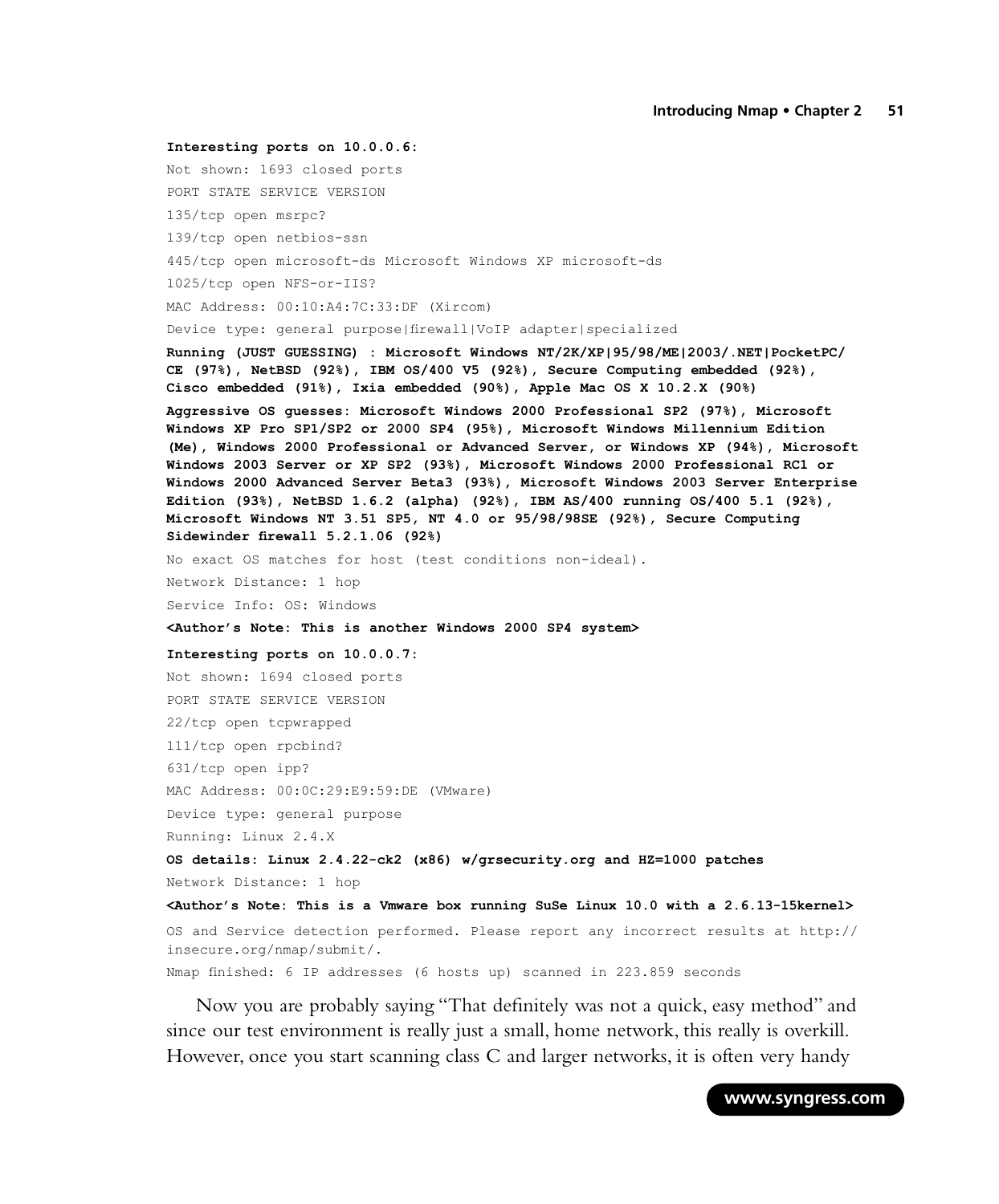to have a separate file that contains just live host information. This is true both from an ongoing *live hosts* comparison perspective and also from the proficiency angle when you start firing up service and OS scans.

**TIP**

If you are more comfortable using Nmap from a Windows system, yet you appreciate UNIX file and text tools, then you will probably be interested in obtaining the GNU core utilities from http://gnuwin32.sourceforge.net/. As of this writing, this will install 84 different unix-based file, text and shell utilities on your Windows platform.

## Using Nmap for Security Auditing

Security auditing can be defined as creating a set of controls specific to the technology or infrastructure being reviewed and then applying those controls, like a filter, to your environment. Any gaps in or outside that filter become audit points and could negatively impact the audit's overall assessment of your security framework.

Nmap can assist with such audit needs as:

- Auditing firewalls by verifying the firewall filters are operating properly.
- Searching for open ports on perimeter devices (perimeter being anything from Internet-edge, to extranet or intranet boundary lines).
- Performing reconnaissance for certain versions of services.
- Utilizing the OS detection feature to pin-point outdated or unauthorized systems on your networks.
- Discovering unauthorized applications and services.

Tools & Traps…

### **Knoppix-based ISOs**

Thanks to Knoppix-based bootable live CDs, it has become quite easy to get up and running with a well-rounded arsenal of security tools at your fingertips.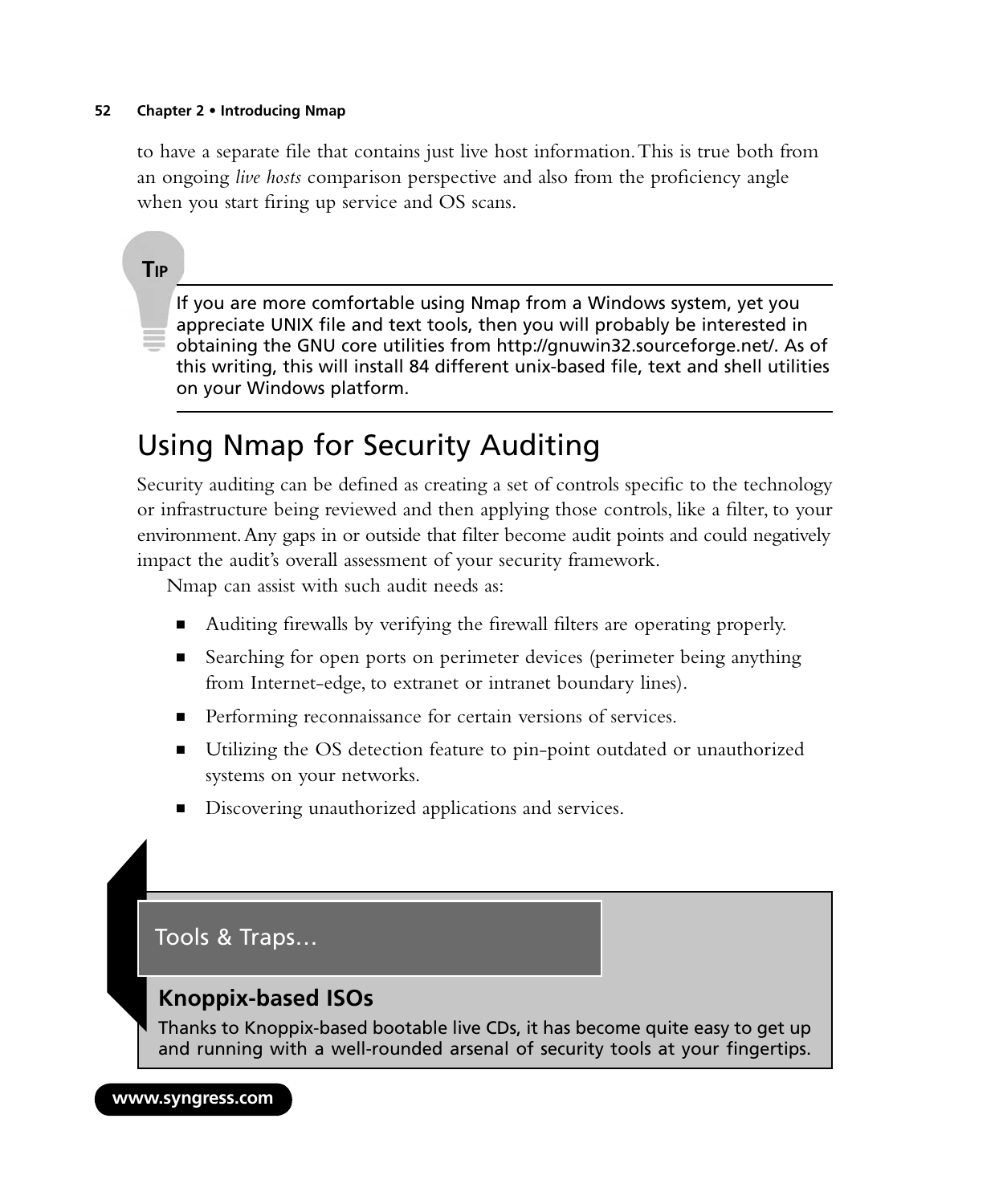With the power of Knoppix, you can put a CD or DVD into your workstation and boot up into a full-blown Linux operating system. Going a step further, many sites have sprung up over the past few years that have taken Knoppix and tweaked the available tools to create bootable distributions (distros) with specific security toolsets. For example, let's imagine you are new to Linux and would like to test out Nmap on the Linux platform, but don't have the time to install the Linux operating system and then figure out how to get Nmap compiled and running. Instead you can grab a copy of BackTrack, a very popular security Knoppix-based distro available from www.remote-exploit.org/backtrack.html. BackTrack contains approximately 255 different security and hacking tools, including some of the more well-known ones like Nmap.

## Using Nmap for System Administration

Although it is normally seen as a go-to application for security professionals, its wide-range of port scanning, service and OS identification capabilities make it perfect for the system administrator. If you decide to make Nmap available to administrators outside IT Security, keep in mind that this could increase unwanted scanning activity in your network. This is a perfect lead-in to our next subject–important security facets of employing Nmap.

## **Securing Nmap**

Nmap is a security tool, but it must also be utilized in your infrastructure with security in mind. Any administrative tool running in your environment, security-related or otherwise, will require certain policies and procedures to ensure a successful deployment and operation. When you start specifically addressing security-related tools, you have to be sure to incorporate everything from separation of duties to principle of least privilege, as well as access tracking and usage reporting.

## Executable and End-User Requirements

As with almost any security-related application, the first things to think about when starting the installation process includes security of the user context for the application and what permissions are required to manipulate the executable. Commonly you will find that the user must have root permissions on a UNIX system and administrator rights on a Windows box for both application installation and execution. Security best practices for accountability dictate that in order for administrative access to be properly tracked, Nmap users must have credentials that are individually identifiable. For example,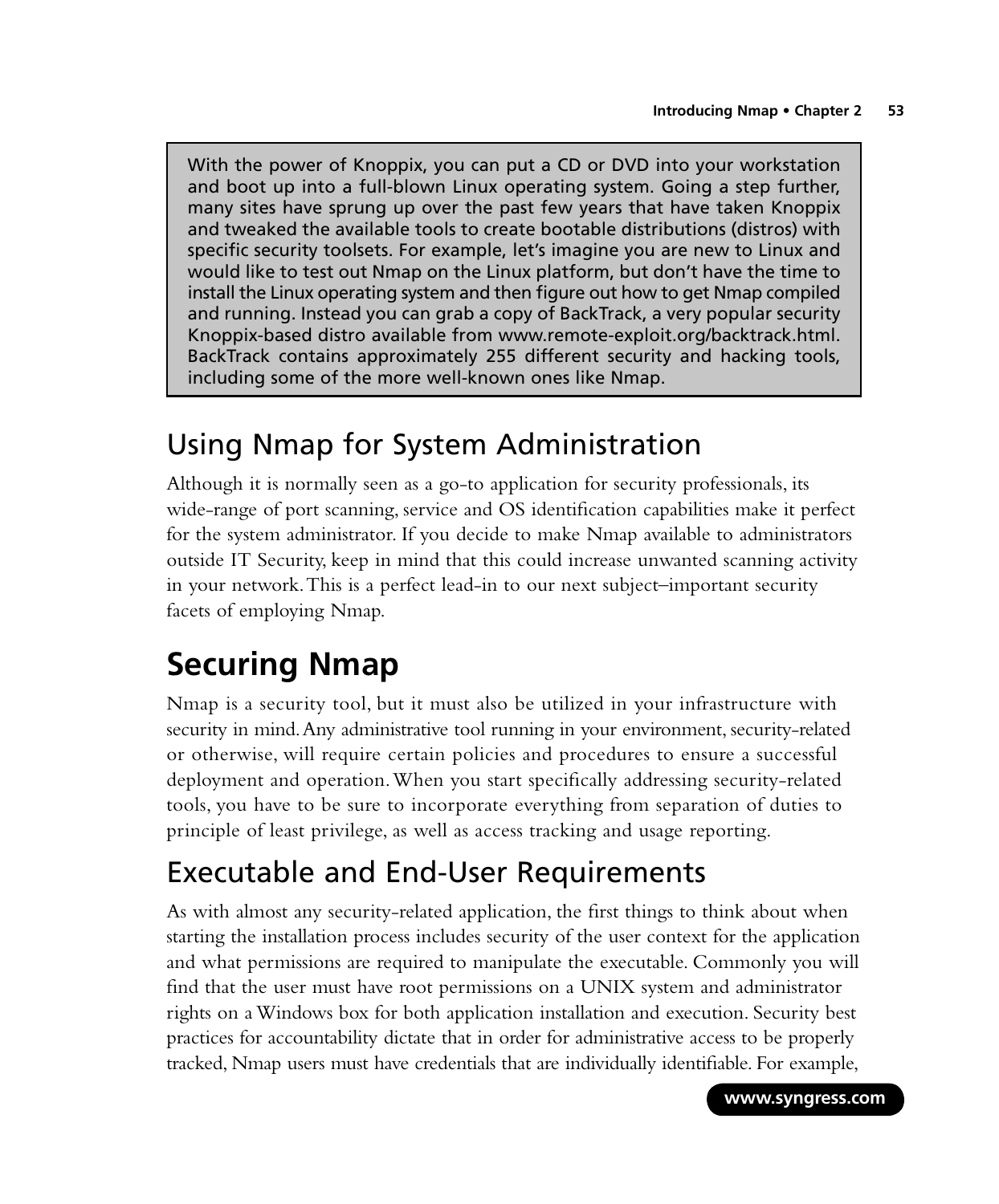John must have a personal use account *and* an administrative use account, both of which personally identify John as the account holder. If a common administrative username is utilized across the team, you have lost all tracking and auditing abilities. Shared "administrator" or "root" usage can be a hard habit to break; however it only takes getting caught by one auditing requirement to justify making the break.

This is connected to another important security best practice, the principle of least privilege. If John's day-to-day work does not require administrative access, he should be logged in with his personal use account the majority of time. He must only switch to the administrative account when and if the details of his work require those extra access privileges. The theory behind this practice is that by limiting his access to the administrative account, he is helping to limit exposure to any vulnerability that might be associated with the use of that account. For example, many worms have achieved superior results for the simple reason that users were logged on at the time of infection with higher-than-necessary privilege. There are also ways of limiting users' access by properly setting up and utilizing user groups or granting temporary access via commands like *run as* in the Windows Active Directory environment. Access control can also be implemented in the UNIX world via the use of group permissions and commands like *sudo*.

#### **NOTE**

*Sudo* is a command that gives system administrators the ability to grant individual users or groups of users special access to run commands with root access or as another user. Sudo also tracks the user's input during their sudo session. A *sudoers* file must be configured on the system where the user requires access. You can learn more about this command by reading the UNIX man page associated with it.

### System Environment

What is the organization's policy for acceptable use of security tools? When you get ready to incorporate Nmap into your enterprise infrastructure, there are a few things to think about in terms of the infrastructure and Nmap environment:

- Should Nmap be installed on a workstation contained in a separate domain?
- Is Nmap part of your open source software repository?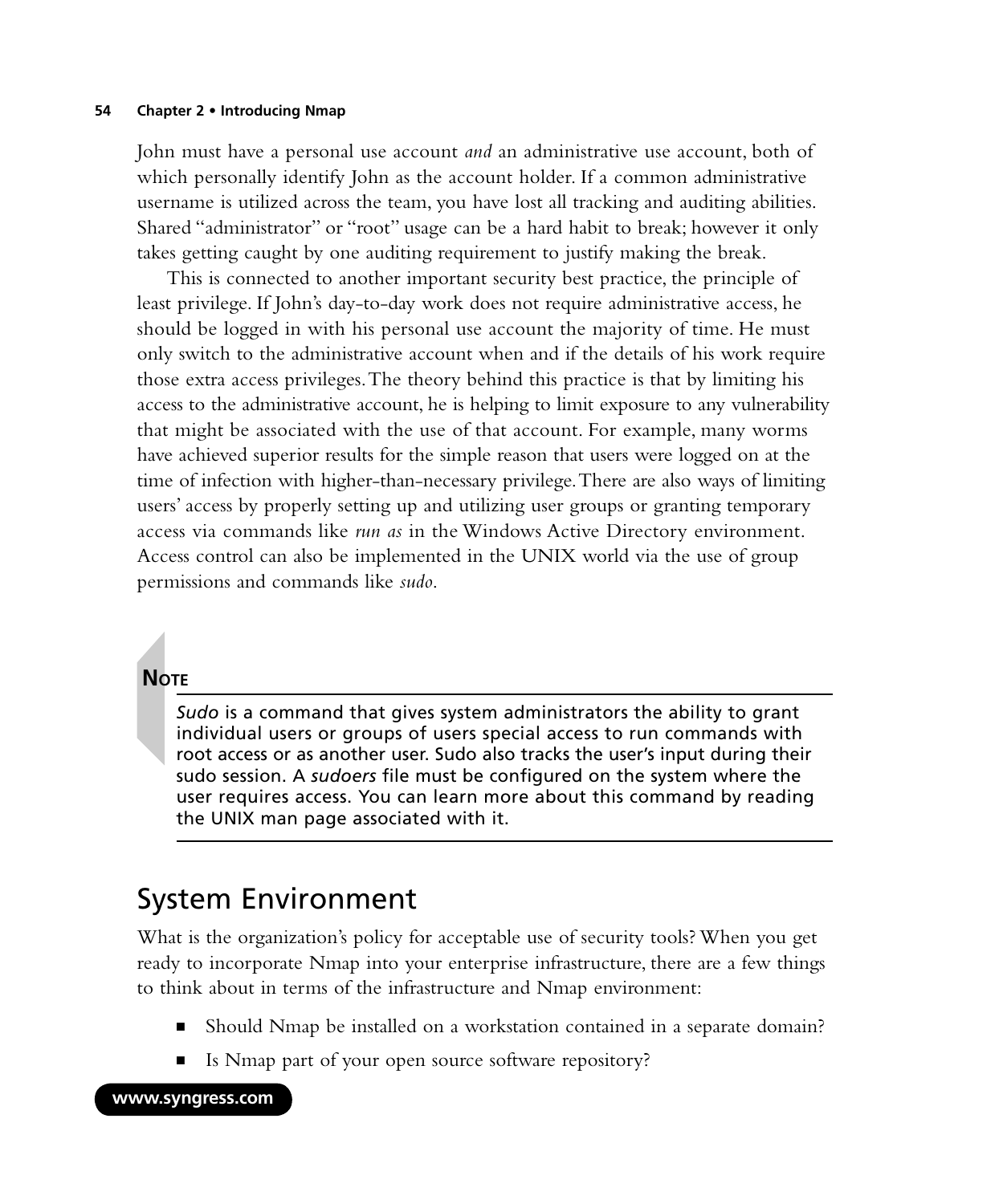- Is Nmap maintained by your package installation team or maintained separately by IT Security?
- Do you have hash definitions of acceptable versions of Nmap?
- Have you updated your IDS/IPS teams so that they can recognize the Nmap scanning footprint?
- Do Nmap users scan from a segregated, remote system or do they scan from their own workstation?

The answers to these questions will help determine the organization's overall posture towards scanning and Nmap's place in the infrastructure.

### Security of scan results

Once you have started to obtain results with Nmap, you have to decide if you are going to store them on a short- or long-term basis. Either decision will require careful consideration of what data classification is assigned to the results information, as well as what your organization's policy for data retention and storage dictates. This is a direct proportion formula. These classification decisions will become more critical as the sensitivity of your scanned assets increases. Here are some additional questions to address:

- Does this information require encryption at rest (in storage)?
- Will we need to back up the scanning reports?
- What is our ongoing retention schedule?
- What permissions will we establish for report accessibility?

Addressing all of these questions will help meet what security personnel like to call the *non-functional requirement of auditability*. Properly securing your Nmap scanning workstation, user permissions, and output creates an auditor's paradise of controls. Separation of duties is employed, principle of least privilege applied, authorized access is required and monitored, and report output and storage are carefully controlled.

**TIP**

The SANS Institute maintains a great site on security policies if you are still in the process of establishing policies for your organization or have been tasked with updating existing policies. You can find templates, policy examples, definitions and more information at www.sans.org/resources/policies/.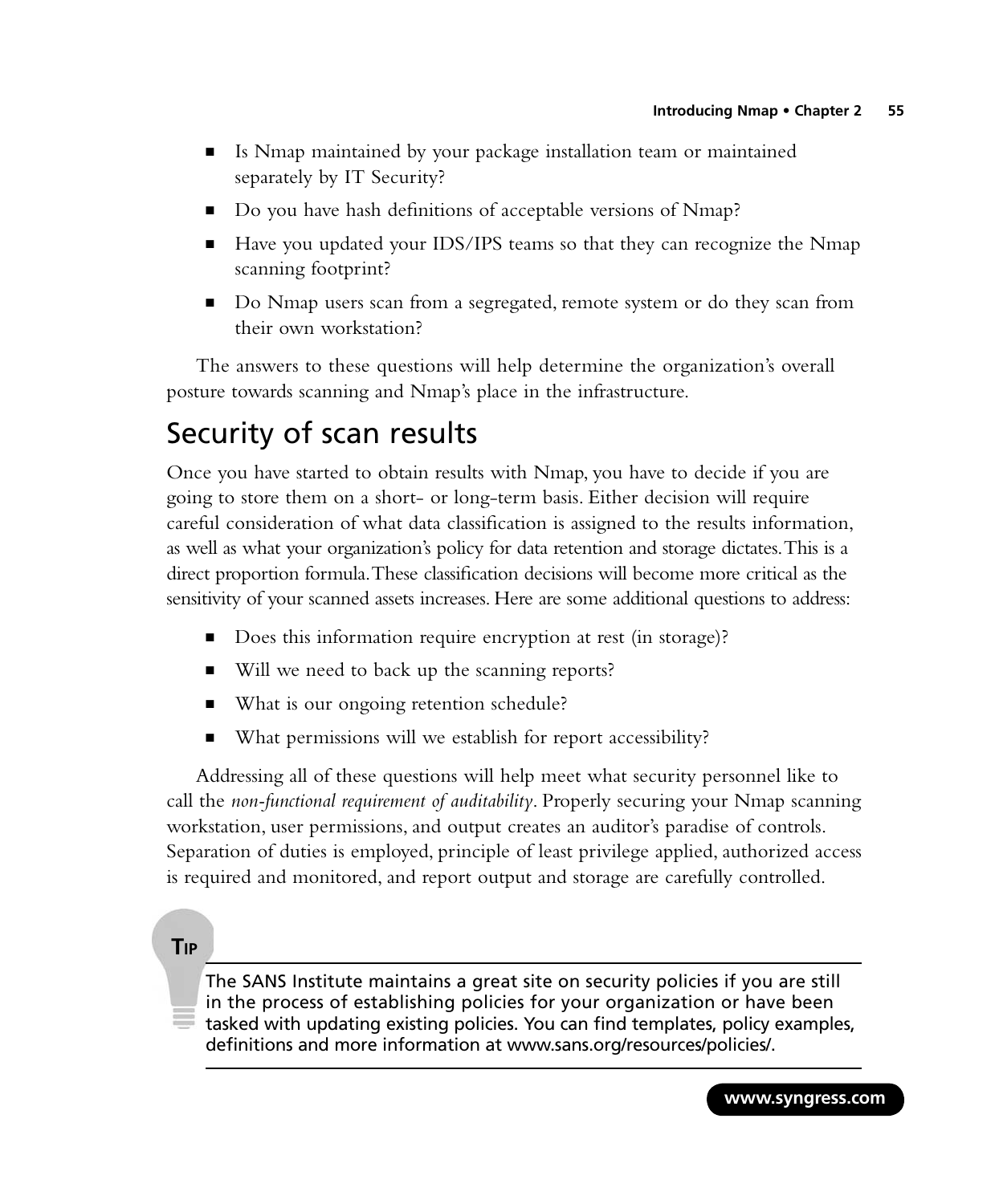## **Optimizing Nmap**

Nmap has integrated functionality for helping the efficiency of your scans. You can make the scan run faster or slower depending on the timing option you choose. You can also manipulate the number of probe retransmits and other facets of the scan operation. This type of functionality has a dual purpose: It helps create more efficiently-run scans, and it can also be used to make scans stealthier. Attackers love this functionality of course, but we can also use it to our advantage when scanning in the enterprise. For example, if you are concerned about impacting servers during a scan of new IP address space, you can set the timing option  $(-T)$  so that the probes are sent very far apart. As a matter of fact, by using the  $-\tau$ 0 option, Nmap will only send probes every 5 minutes! On the opposite end of the spectrum, using the  $-\tau$ 5 option will cause Nmap to send probes approximately every 5 milliseconds. The concern with sending probes at such an insane rate is that you create a greater potential for upsetting the server you are trying to scan. The T5 option is also called the *insane* timing parameter for this very reason.

Here is the tcpdump output from a Windows host that has been hit with a  $-15$ timed scan (shortened and trimmed for clarity). In the output below, 10.129.0.196 is the host conducting the Nmap scan. Notice the *SYN (S)* probes are sent within 80-100 thousandths of a second of each other:

```
11:22:51.181872 IP 10.129.0.196.50900 > 10.129.0.193.321: S
11:22:51.181956 IP 10.129.0.196.50900 > 10.129.0.193.2766: S
11:22:51.182044 IP 10.129.0.196.50900 > 10.129.0.193.1495: S
11:22:51.182146 IP 10.129.0.196.50900 > 10.129.0.193.887: S
11:22:51.182329 IP 10.129.0.196.50900 > 10.129.0.193.1467: S
11:22:51.182456 IP 10.129.0.196.50900 > 10.129.0.193.6347: S
11:22:51.182541 IP 10.129.0.196.50900 > 10.129.0.193.2046: S
11:22:51.182630 IP 10.129.0.196.50900 > 10.129.0.193.975: S
11:22:51.182717 IP 10.129.0.196.50900 > 10.129.0.193.1373: S
11:22:51.182843 IP 10.129.0.196.50900 > 10.129.0.193.351: S
```
The Nmap help documentation includes a section specific to timing and performance. For reference, here are some of the options and information available from that documentation:

- Options which take  $\leq$ time> are in milliseconds, unless you append 's' (seconds), 'm' (minutes), or 'h' (hours) to the value (e.g. 30m).
- $\blacksquare$  –T[0-5]: Set timing template (higher is faster); timing options from 0 (paranoid) to 5 (insane).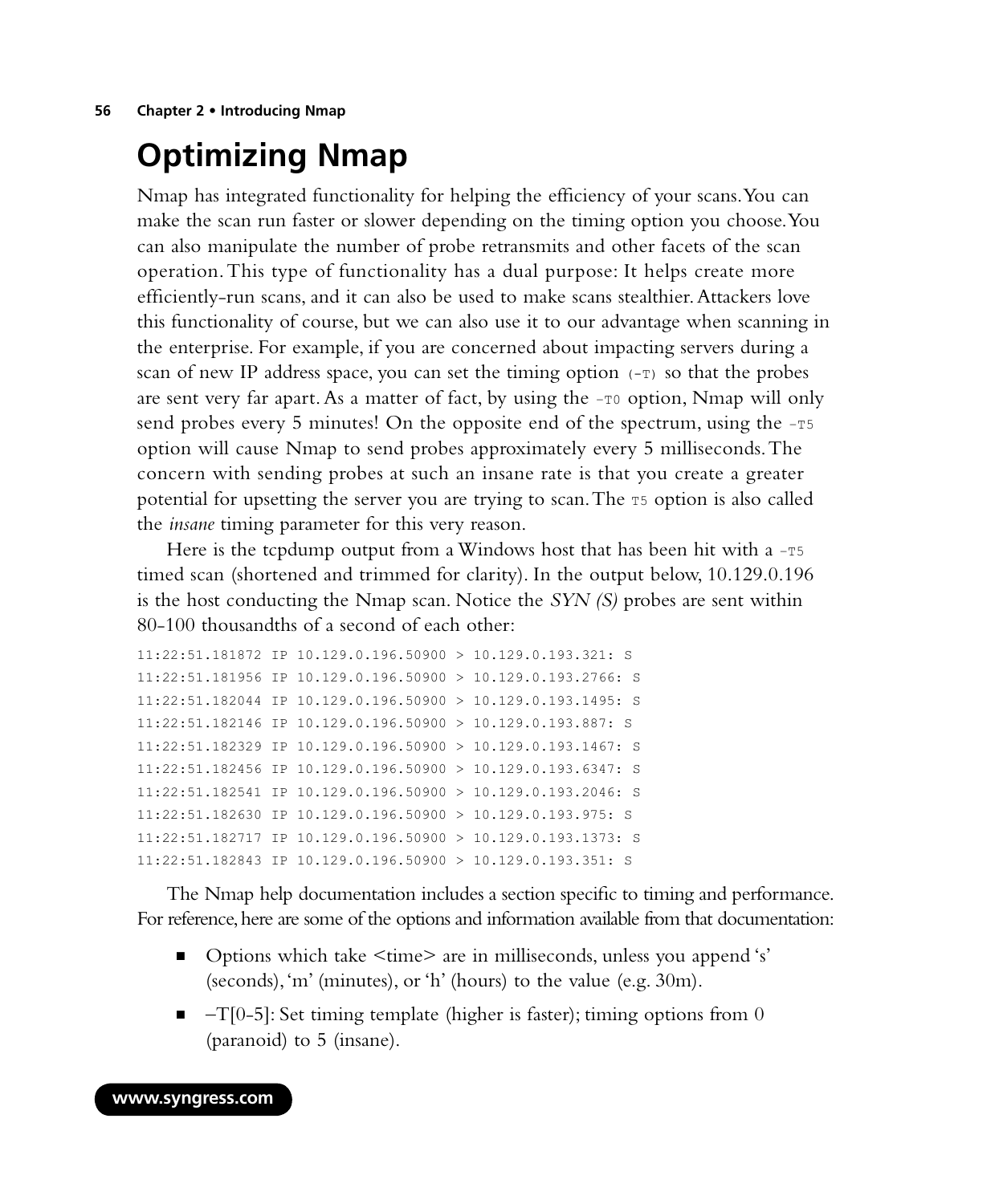- –min-hostgroup/max-hostgroup <size>: Parallel host scan group sizes.
- $-$ min-parallelism/max-parallelism  $\leq$ time $\geq$ : Probe parallelization.
- –min-rtt-timeout/max-rtt-timeout/initial-rtt-timeout <time>: Specifies probe round trip time.
- –max-retries <tries>: Caps number of port scan probe retransmissions.
- –host-timeout <time>: Give up on target after this long.
- –scan-delay/–max-scan-delay <time>: Adjust delay between probes.

By default Nmap will *sometimes* perform DNS resolution of hosts it is scanning. You can avoid any potential performance hit by using the –n switch. Many UNIXbased networking and security tools use the –n switch to mean "Do not DNS resolve hosts".

## **Advanced Nmap Scanning Techniques**

In this section, we'll be covering some Nmap advanced scanning techniques as applicable to an enterprise. There are many advanced options and combinations available; we'll cover some of the more useful ones for assisting with the types of scans you might find yourself needing to run in an enterprise infrastructure. Advanced scanning options cover a wide range of possibilities:

- TCP scan flags customization
- Packet fragmentation
- IP and MAC address spoofing
- Adding decoy scan source IP addresses
- Source port specification
- Ability to add random data to sent packets
- Manipulatable time-to-live field
- Ability to send packets with bogus TCP or UDP checksums

One thing to be careful of when working with advanced scanning options is that your results will vary based on the type of scan you create. It sounds easy, but depending on what is going on behind the scenes, you might end up with a port being reported closed that is really open. It's critical to have an understanding of TCP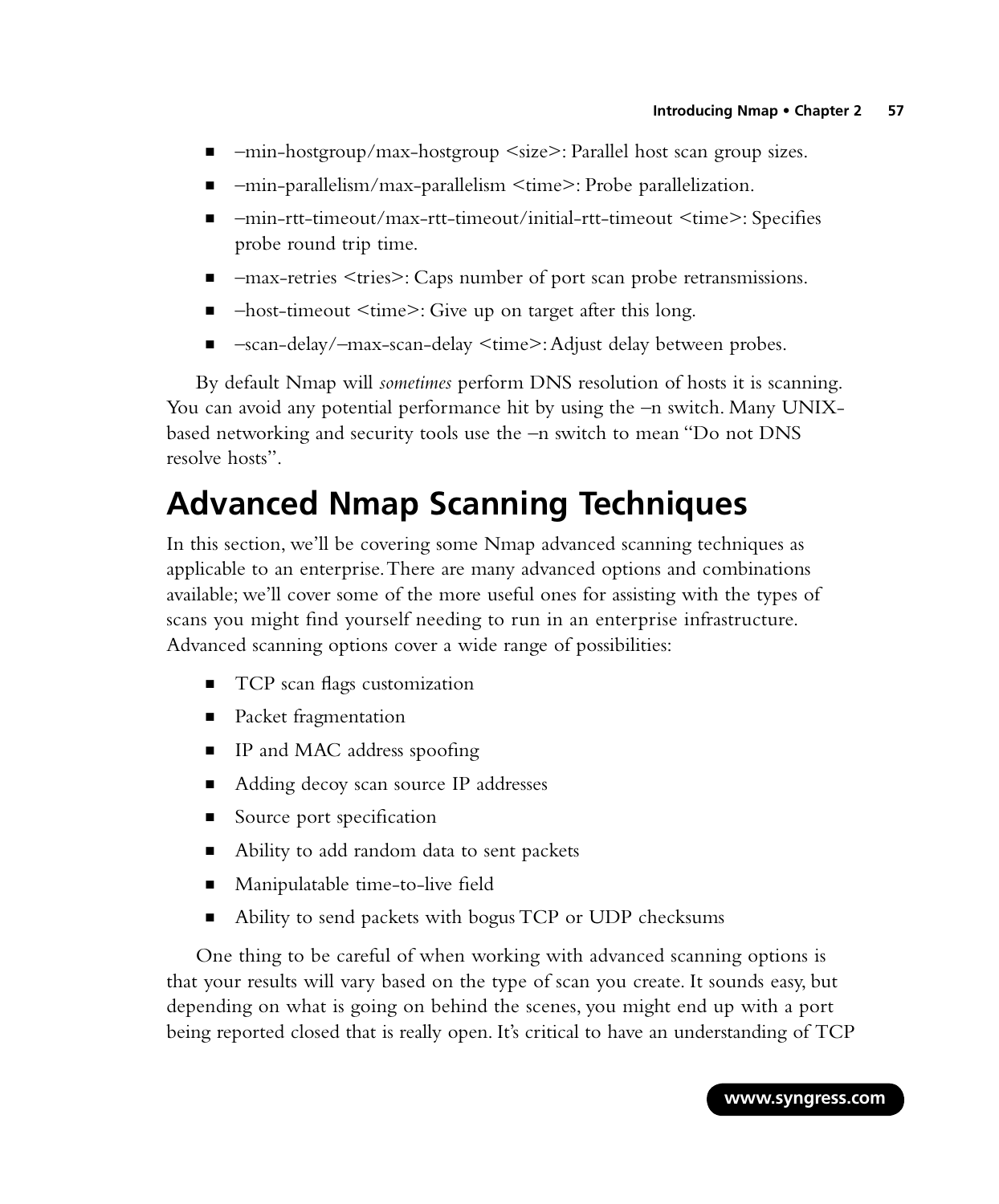flags, for example, if you start customizing your scans with this option. Here's a great example of the difference in results if we select a *synchronize* (SYN) flag as our customization versus selected the *push* (PSH) flag. Notice in the first scan, we are looking to determine if port 135 is open by sending a packet with the PSH flag enabled. The results come back and let us know that port 135 appears closed … why? In this example, 10.129.0.197 is the host running Nmap and 10.129.0.196 is the server being scanned. We are using Windump to capture the packets being sent. (Trimmed for clarity)

```
vm1:~ # nmap -–scanflags PSH -p135 10.129.0.196
10.129.0.197.49671 > 10.129.0.196.135: P win 1024
10.129.0.196.135 > 10.129.0.197.49671: R 0:0(0) ack 4148940485 win 0
Interesting ports on 10.129.0.196:
PORT STATE SERVICE
135/tcp closed msrpc
```
Let's contrast this scan with one that uses the SYN flag. What is the difference? Why does the port now appear open?

```
vm1:~ # nmap -–scanflags SYN -p135 10.129.0.196
10.129.0.197.50224 > 10.129.0.196.135: S 2609233962:2609233962(0) win 2048 
<mss 1460>
10.129.0.196.135 > 10.129.0.197.50224: S 3256184574:3256184574(0) ack 2609233963 
win 65535 <mss 1260>
10.129.0.197.50224 > 10.129.0.196.135: R 2609233963:2609233963(0) win 0
Interesting ports on 10.129.0.196:
PORT STATE SERVICE
135/tcp open msrpc
```
Now we can tell that with the first scan attempt, the box being scanned replied to our *push* packet with a *reset* (R) packet. At this point, to our scanner, it appears that the port is not open and it reports that finding. However, when we contrast that with our second attempt and the *synchronize* packet, we see the server respond first with a *synchronize/acknowledge* or sa packet. This tells our scanner that the port is open and ready to complete the 3-way handshake. Since this scan customization conforms to TCP standards for setting up a socket, we see the server respond accordingly, and now Nmap is able to tell that the port is actually open. If you want to conduct different types of scans against your external firewall interface utilizing the scanflags option to see what responses an attacker might see, remember to complete your test with a valid connection scan and look for responsive ports.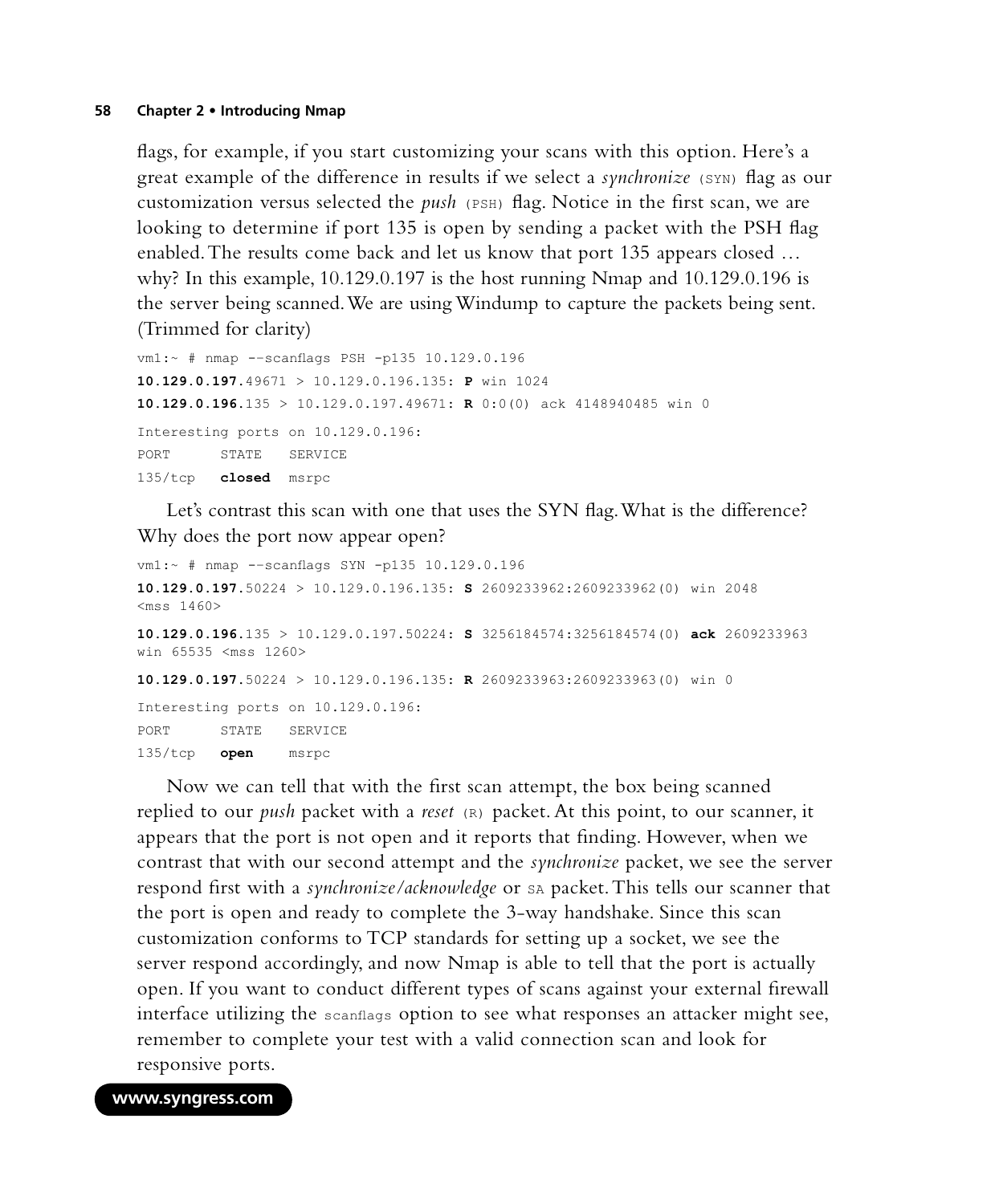#### **Introducing Nmap • Chapter 2 59**

Another advanced scanning technique that Nmap performs is the ability to pad out a packet's length with random data to make it equal a set length. This is useful for testing intranet or extranet connections where you might have concerns about the allowable maximum segment size. It's also useful for testing a link's capacity for handling potential packet fragmentation. This can also be accomplished with the –f option to fragment Nmap packets. From the security perspective, these advanced features can give the penetration test team a real advantage when it comes to testing the IDS logging capability or IPS response.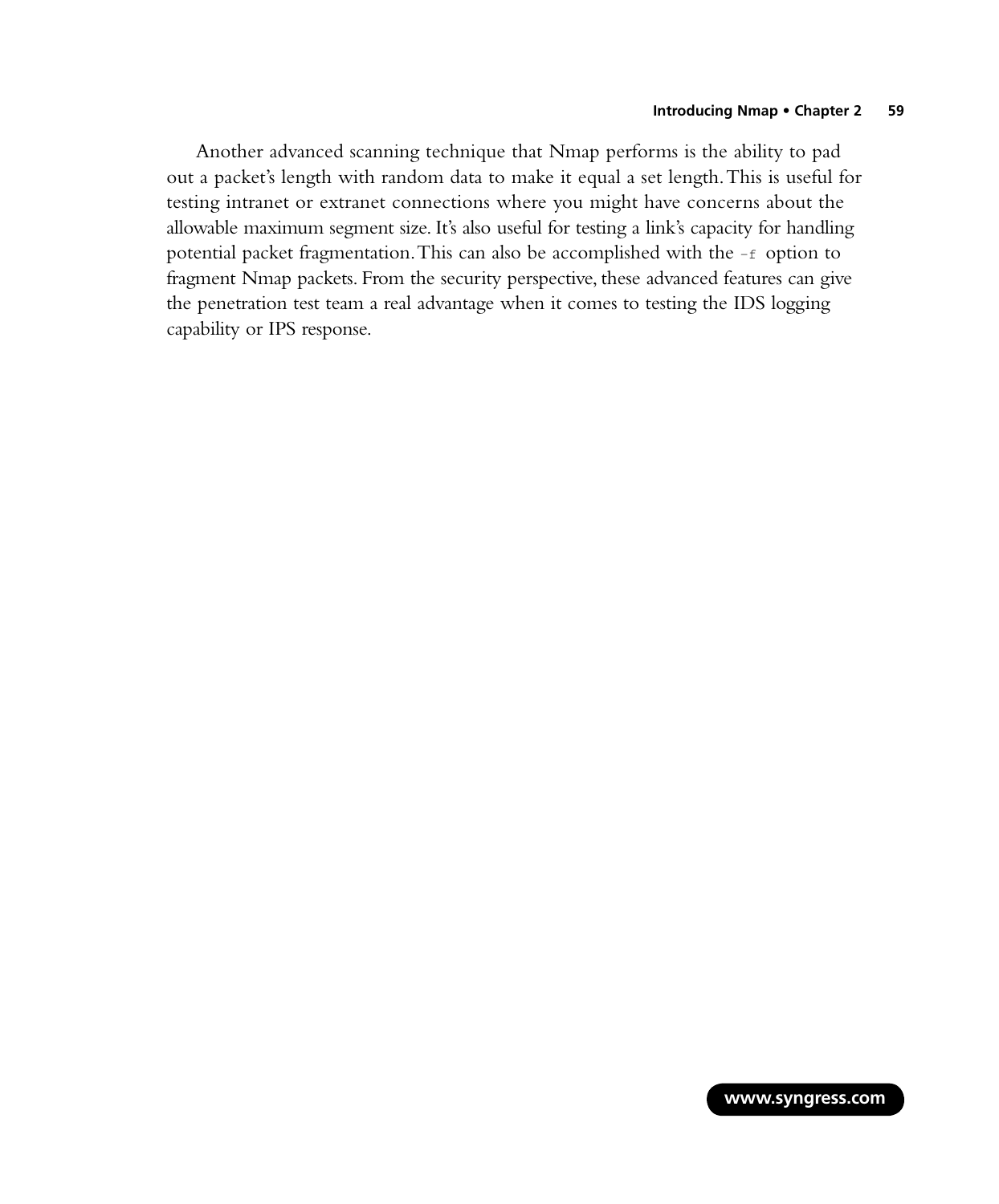## **Summary**

We've seen Nmap's ability to provide assistance across the enterprise: everything from maintaining lists of available systems, mapping open ports to running services, and identifying operating systems.

This chapter provided an overview of Nmap and high-level techniques used to scan networks and systems. To do this adequately it was also necessary to provide background information on securely implementing Nmap in your enterprise framework. We provided various scanning scenarios and potential uses of network scanning by security professionals, auditors, and system administrators. Lastly, we discussed different ways of optimizing your Nmap scans and a few advanced scanning techniques.

Now that you have been introduced to network scanning and the techniques used to discover active hosts, ports, services, and operating systems you are armed with the knowledge to start exploring your organization's infrastructure. This chapter introduces the Nmap network scanner and its many uses across the enterprise. As you continue reading through this book, you will discover even more ways to use advanced Nmap features in the enterprise environment.

Finally, it's worth reiterating that you must remember to only use network scanning if you have permission and the law is on your side. A security administrator could be mistaken for an attacker from the IDS or IPS point of view. If non-security IT professionals, like auditors, are given permission to use the tool make sure it is documented that they are allowed to do so. Always make certain you have permission, or use your own private network to experiment with Nmap or any other security tools.

## **Solutions Fast Track**

What is Nmap?

- $\boxtimes$  Nmap, or Network Mapper, is a free, open source tool that is available under the GNU General Public License as published by the Free Software Foundation.
- ˛ Nmap has capabilities for network mapping, port scanning, service and version detection, and operating system detection.
- $\boxtimes$  Nmap can be installed on Windows, Linux, or Mac OS X.

### Using Nmap in the Enterprise

 $\boxtimes$  Make sure you have well-documented permission from the appropriate upper-management to conduct Nmap scans.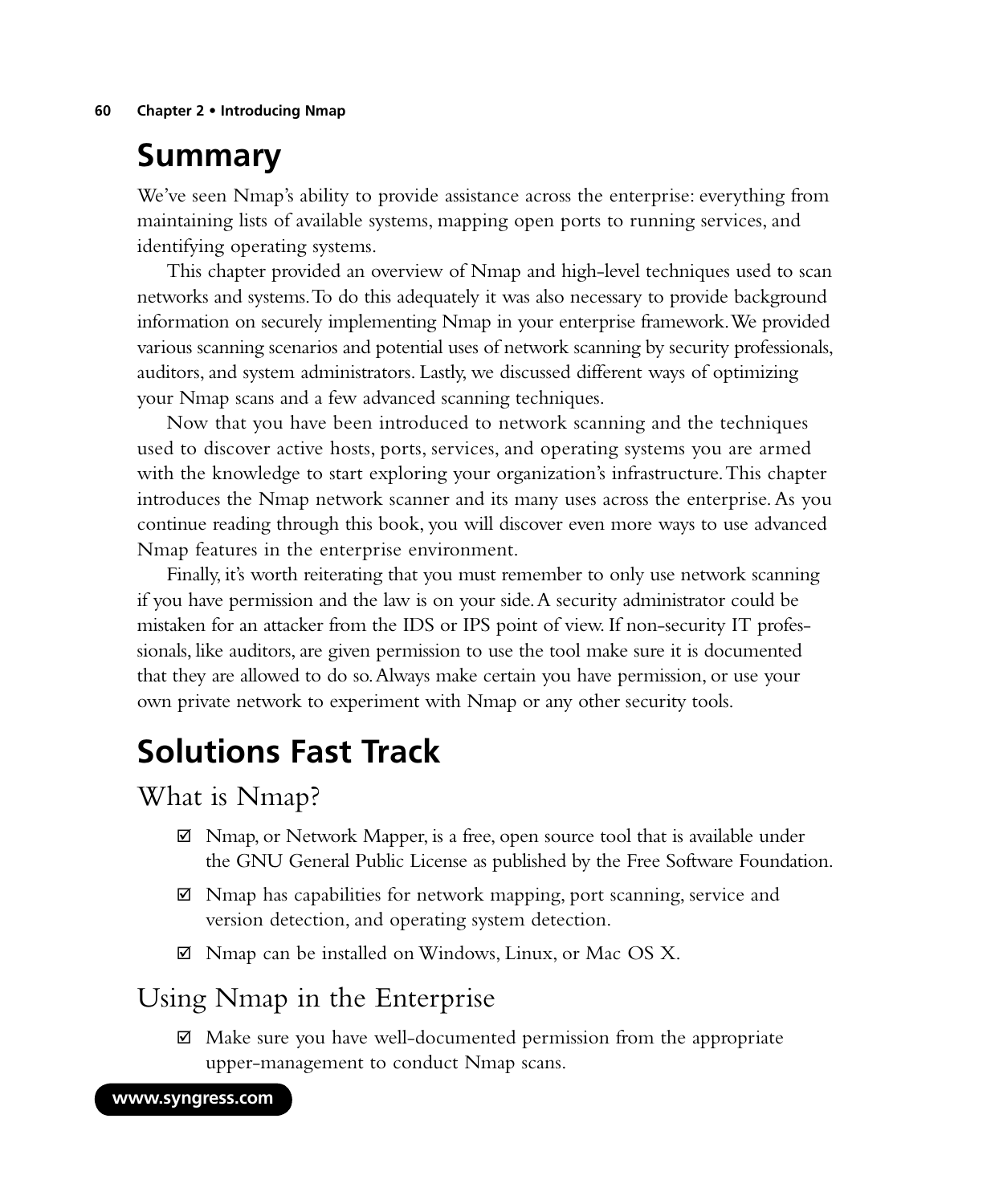- ˛ Identify change control windows for scanning of critical assets.
- $\boxtimes$  Post an email address or phone number to reach the Nmap team in case of scanning-caused outage.
- $\boxtimes$  Approach reconnaissance of your networks as an attacker would. Start with a wide-reaching scan to determine available systems, and then gradually narrow down your scans to identify specific operating systems, ports or services.

### Securing Nmap

- ˛ Nmap requires administrative privilege in order to successfully install and run.
- $\boxtimes$  Employees conducting Nmap scans should be utilizing special access accounts in order to maintain accountability and the principle of least privilege.
- $\boxtimes$  According to your data classification policies, it may be necessary to securely store Nmap results of critical assets.
- $\boxtimes$  Create a solid working relationship with your internal IT audit team to help facilitate your understanding of their audit controls.

### Optimizing Nmap

- $\boxtimes$  Nmap has integrated timing policies that vary from T0 (very, very slow) to T5 (extremely fast).
- $\boxtimes$  You can tell Nmap to never perform DNS resolution of the IP addresses it is scanning by using the -n option.
- ˛ Additional parameters give Nmap the power to control parallel scanning of a certain number of IP addresses.

### Advanced Nmap Scanning Techniques

- $\boxtimes$  Nmap comes with additional parameters that can provide scanning capabilities beyond the basic syn – syn/ack – ack connect scan.
- $\boxtimes$  Manipulating options like the time-to-live, packet size or fragmentation can be used to test your organization's intrusion detection or prevention teams.
- $\boxtimes$  Understanding how TCP and UDP respond to certain stimuli is critical to working with advanced Nmap scanning features.